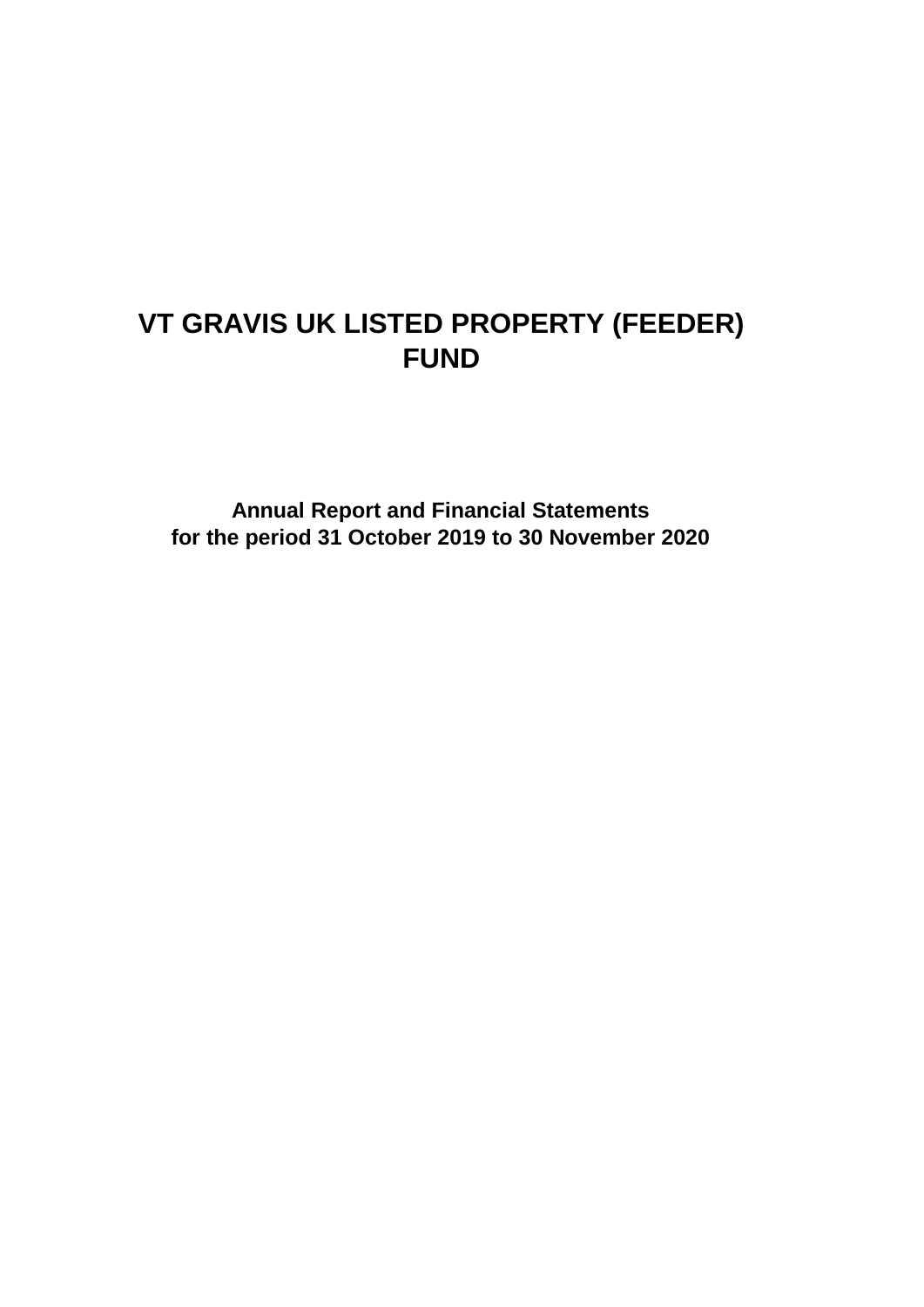# **CONTENTS**

|                                                                                                  | Page           |
|--------------------------------------------------------------------------------------------------|----------------|
| <b>Trust Overview</b>                                                                            | 1              |
| Statement of the Manager's Responsibilities                                                      | 2              |
| Statement of the Trustee's Responsibilities and Report of the Trustee                            | 3              |
| Independent Auditor's Report to the Unitholders of VT Gravis UK Listed<br>Property (Feeder) Fund | $\overline{4}$ |
| <b>Investment Adviser's Review</b>                                                               | 7              |
| <b>Performance Record</b>                                                                        | 9              |
| <b>Portfolio Statement</b>                                                                       | 12             |
| Summary of Material Portfolio Changes                                                            | 13             |
| <b>Statement of Total Return</b>                                                                 | 14             |
| Statement of Changes in Net Assets Attributable to Unitholders                                   | 14             |
| <b>Balance Sheet</b>                                                                             | 15             |
| Notes to the Financial Statements                                                                | 16             |
| <b>Distribution Tables</b>                                                                       | 24             |
| Information for Investors                                                                        | 26             |
| <b>Trust Directory</b>                                                                           | 27             |

End subsection

Assessment of value (unaudited) 1-5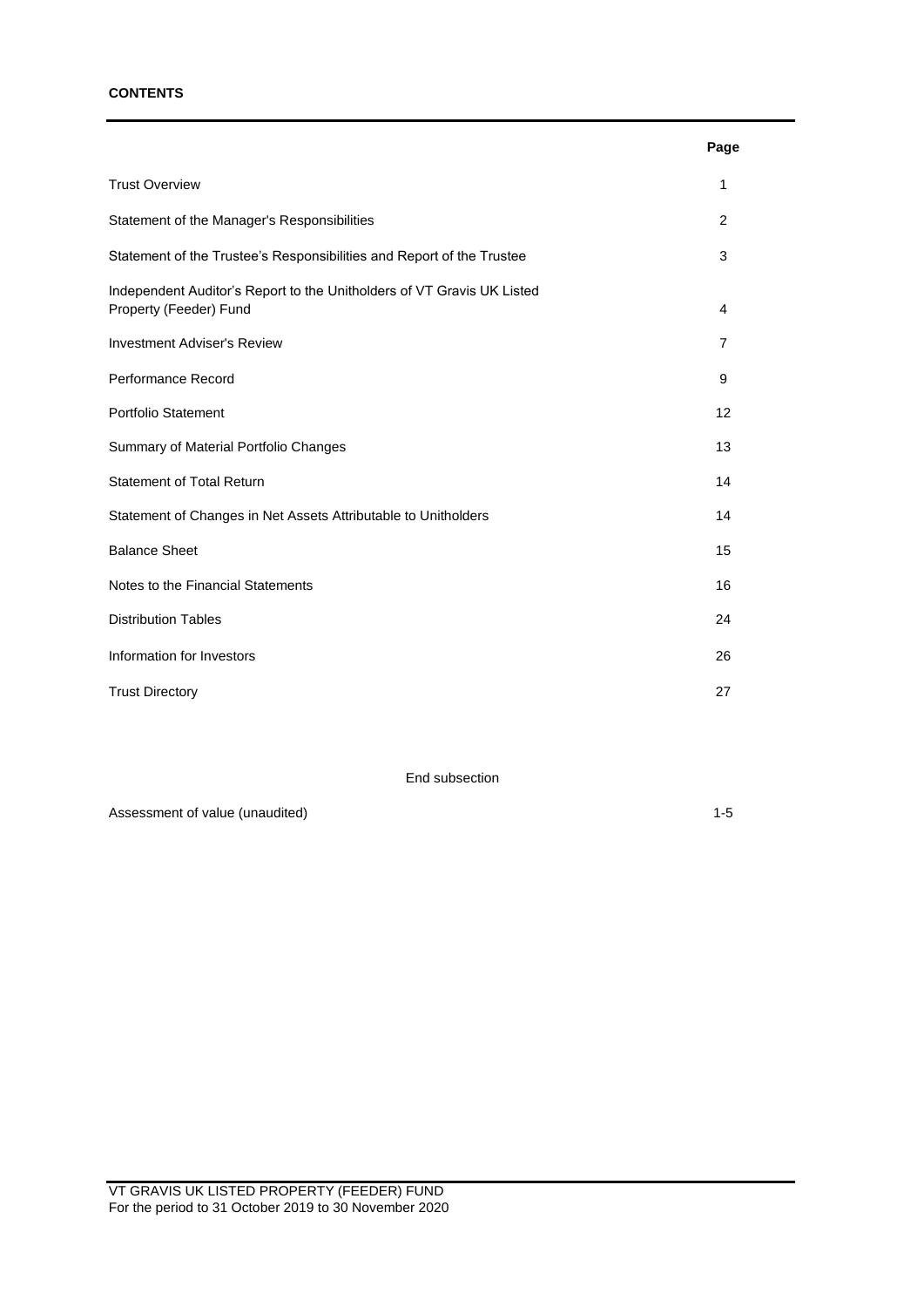#### **TRUST OVERVIEW**

| <b>Size of Trust</b>                                | £20,730,143                                                                                                                                                                                                                                                                                                                                                                               |
|-----------------------------------------------------|-------------------------------------------------------------------------------------------------------------------------------------------------------------------------------------------------------------------------------------------------------------------------------------------------------------------------------------------------------------------------------------------|
| Launch date                                         | 31 October 2019                                                                                                                                                                                                                                                                                                                                                                           |
| <b>Type of Trust</b>                                | VT Gravis UK Listed Property (Feeder) Fund (the "Trust") is a standalone authorised unit trust<br>authorised by the Financial Conduct Authority (PRN:913629) pursuant to an authorisation order<br>dated 17 September 2019 and established by a trust deed dated 24 September 2019. The Trust<br>has an unlimited duration.                                                               |
|                                                     | The Trust is a non-UCITS retail scheme and is a standalone fund. The Fund will be managed so<br>that it is a feeder fund for the PAIF Fund (Property Authorised Investment Fund VT Gravis UK<br>Listed Property (PAIF) Fund). The PAIF Fund is an open-ended investment company constituted<br>as a non-UCITS retail scheme and, as at the date of this Prospectus, qualifying as a PAIF. |
|                                                     | The Trust is intended to enable companies and other investors who are not eligible or able to invest<br>directly into the PAIF Fund to do so indirectly.                                                                                                                                                                                                                                  |
|                                                     | Unitholders are not liable for the debts of the Trust.                                                                                                                                                                                                                                                                                                                                    |
|                                                     | A unitholder is not liable to make any further payment to the Trust after he has paid the price on<br>purchase of the units.                                                                                                                                                                                                                                                              |
| Trust objective and policy                          | The investment objective is to achieve income and capital growth through investment in the VT<br>Gravis UK Listed Property (PAIF) Fund.                                                                                                                                                                                                                                                   |
|                                                     | The Trust will invest all or substantially all of its assets in the Class F shares of the VT Gravis UK<br>Listed Property (PAIF) Fund. To the extent that the Trust is not fully invested in the VT Gravis UK<br>Listed Property (PAIF) Fund, the Trust will hold its remaining assets in cash.                                                                                           |
| <b>Benchmark</b>                                    | The Trust does not have a specific benchmark. The performance of the Fund can be measured by<br>considering whether the objective is achieved (i.e. whether there is capital growth over the medium<br>to long term).                                                                                                                                                                     |
| <b>Manager</b>                                      | Valu-Trac Investment Management Limited.                                                                                                                                                                                                                                                                                                                                                  |
| <b>Ex-distribution dates</b>                        | Last day of February, 31 May, 31 August, 30 November                                                                                                                                                                                                                                                                                                                                      |
| <b>Distribution dates</b>                           | 31 March, 30 June, 30 September, 31 December                                                                                                                                                                                                                                                                                                                                              |
| <b>Individual Savings Account (ISA)</b>             | The Trust is a qualifying investment for inclusion in an ISA.                                                                                                                                                                                                                                                                                                                             |
| Unit classes:                                       | $F(f)$ , F $(f)$ (Hedged), F $(f)$ (Hedged) – Net Income<br>$F(f)$ , F $(f)$ (Hedged), F $(f)$ (Hedged) – Net Accumulation                                                                                                                                                                                                                                                                |
| <b>Minimum investment</b><br>Lump sum subscription: | Class $F = £100$                                                                                                                                                                                                                                                                                                                                                                          |
| Top-up:                                             | Class $F = £100$                                                                                                                                                                                                                                                                                                                                                                          |
| Holding:                                            | Class $F = £100$                                                                                                                                                                                                                                                                                                                                                                          |
| Redemption and switching:                           | N/A (provided minimum holding is maintained)                                                                                                                                                                                                                                                                                                                                              |
| Initial charges                                     | Class F: 4%                                                                                                                                                                                                                                                                                                                                                                               |
| Redemption and switching charges                    | Nil                                                                                                                                                                                                                                                                                                                                                                                       |
|                                                     | The Manager may waive the minimum levels (and initial charge) at its discretion.                                                                                                                                                                                                                                                                                                          |

### **Manager charges**

The annual management charge is as follows:

In respect of the Class F shares it is equal to 0.70% per annum of the net asset value of the Class F shares.

The Investment Adviser has, with the agreement of the Manager, undertaken that if the total Ongoing charges figure (OCF) of the Trust excluding the costs of the underlying holdings exceeds 0.70%, the Investment Adviser shall reimburse the Trust for an amount which, when deducted from the operating costs incurred by the Trust during the relevant accounting period, would result in the Trust having a total OCF equal to the stated annual management charge for each class in the relevant accounting period.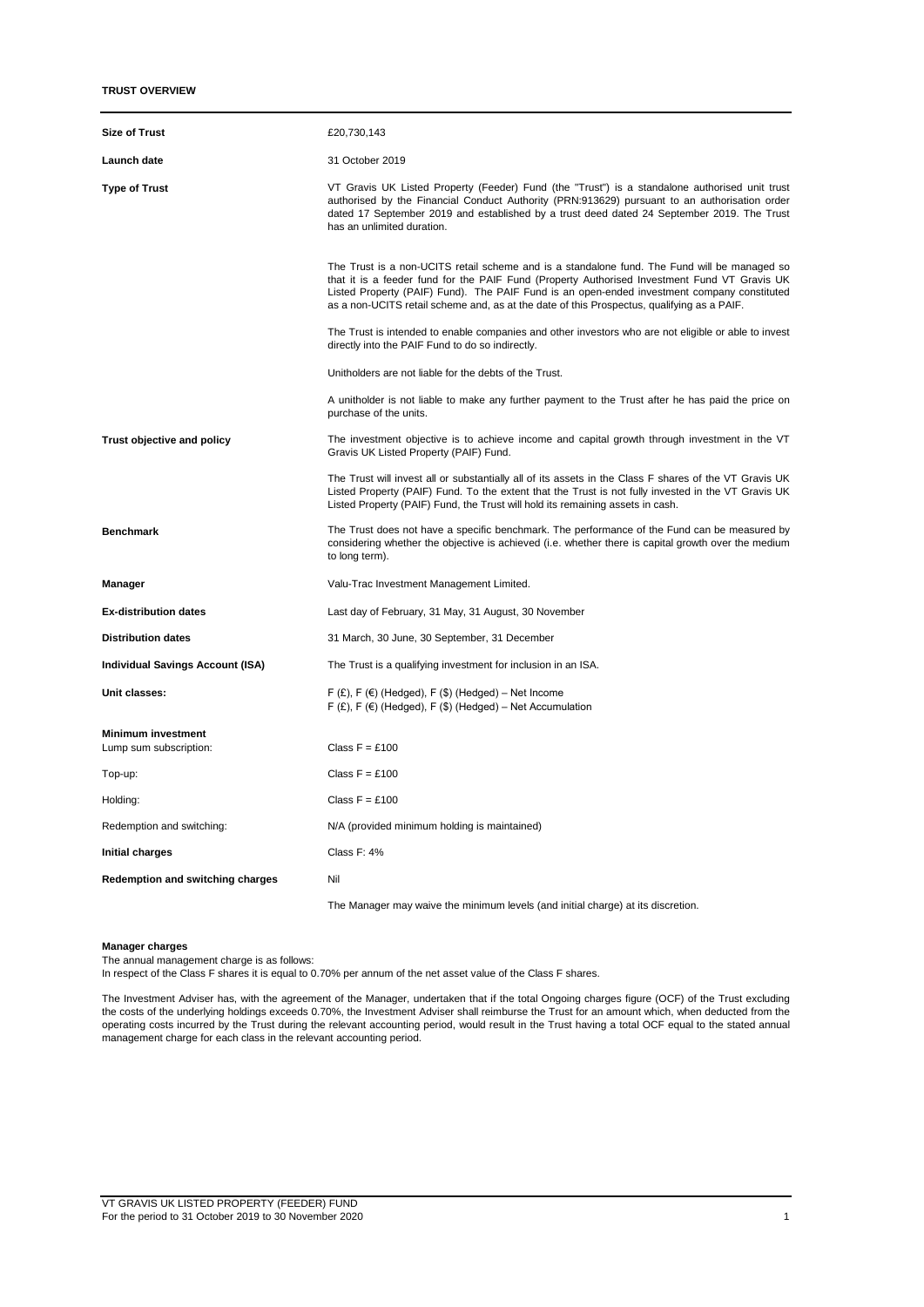# **STATEMENT OF THE MANAGER'S RESPONSIBILITIES**

The rules of the Financial Conduct Authority's Collective Investment Schemes Sourcebook require the Manager to prepare financial statements for each accounting period which give a true and fair view of the financial position of the Trust at the end of the financial period and its net revenue and net capital losses for the period. In preparing these financial statements the Manager is required to:

> comply with the Prospectus, the Statement of Recommended Practice for Authorised Funds issued by the Investment Association in May 2014, the Instrument of Incorporation, generally accepted accounting principles and applicable accounting standards, subject to any material departures which are required to be disclosed and explained in the financial statements;

> select suitable accounting policies and then apply them consistently;

> make judgements and estimates that are reasonable and prudent;

> prepare the financial statements on a going concern basis unless it is inappropriate to presume that the Trust will continue in operation for the foreseeable future;

The Manager is required to keep proper accounting records and to manage the Trust in accordance with the COLL sourcebook, Investment Funds Sourcebook (FUND), the Instrument of Incorporation, and the Prospectus. The Manager is responsible for taking reasonable steps for the prevention and detection of fraud and other irregularities.

# **MANAGER'S STATEMENT**

In accordance with the requirements of the Financial Conduct Authority's Collective Investment Scheme's Sourcebook and FUND, we hereby certify the annual report.

Are Alay

Anne A. Laing CA<br> $\mathbb{D}^{a}$   $\mathbb{D}^{a}$   $\mathbb{D}^{a}$ 

David E. Smith MA

Valu-Trac Investment Management Limited Manager

Date: 31 March 2021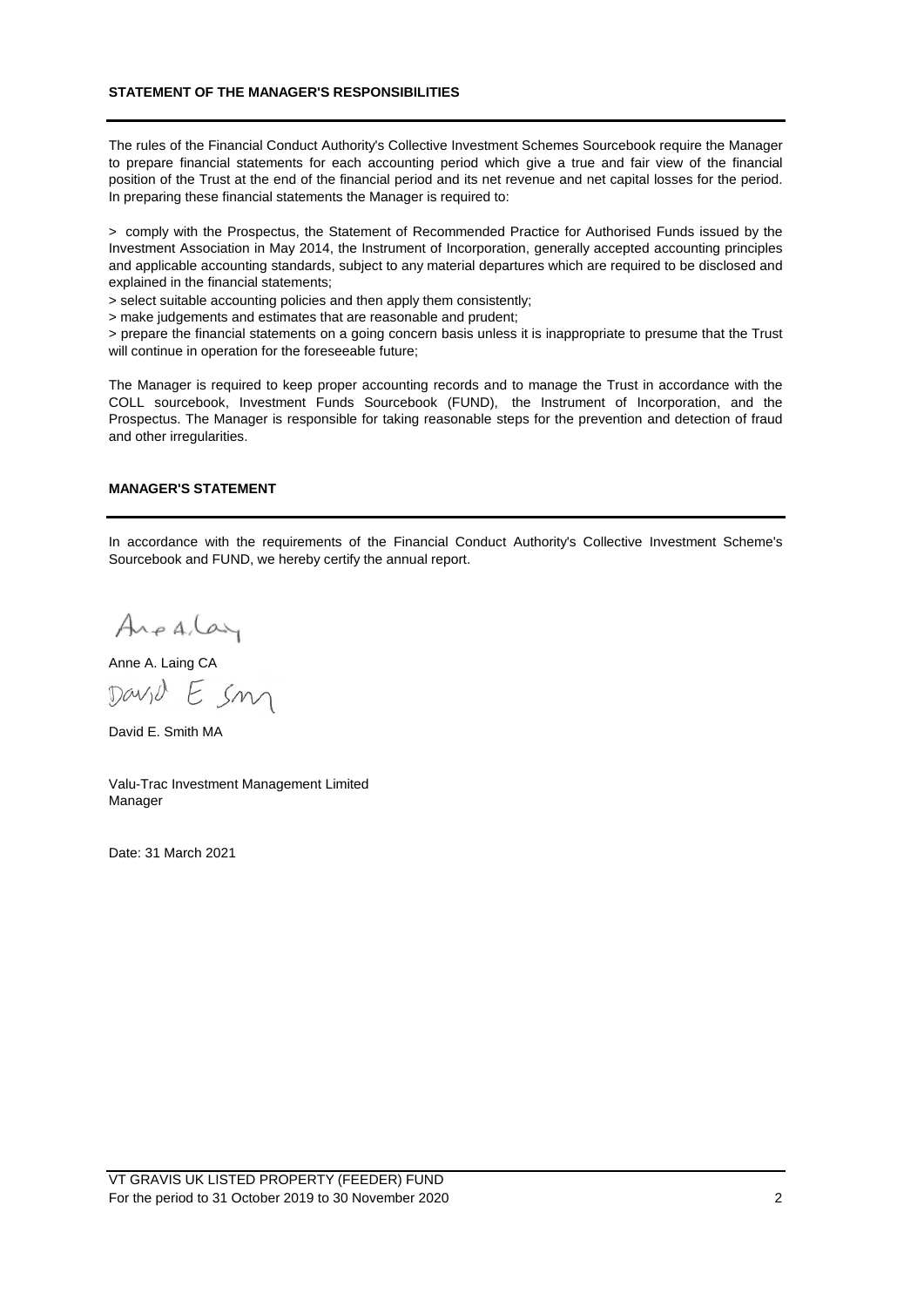# **STATEMENT OF THE TRUSTEE'S RESPONSIBILITIES AND REPORT OF THE TRUSTEE**

The Trustee must ensure that the Scheme is managed in accordance with the Financial Conduct Authority's Collective Investment Schemes Sourcebook, the Investment Funds Sourcebook, the Financial Services and Markets Act 2000, as amended, (together "the Regulations"), the Trust Deed and Prospectus (together "the Scheme documents") as detailed below.

The Trustee must in the context of its role act honestly, fairly, professionally, independently and in the interests of the Scheme and its investors.

The Trustee is responsible for the safekeeping of all custodial assets and maintaining a record of all other assets of the Scheme in accordance with the Regulations.

The Trustee must ensure that:

>the Scheme's cash flows are properly monitored and that cash of the Scheme is booked into the cash accounts in accordance with the Regulations;

> the sale, issue, redemption and cancellation of units are carried out in accordance with the Regulations;

> the value of units in the Scheme is calculated in accordance with the Regulations;

> any consideration relating to transactions in the Scheme's assets is remitted to the Scheme within the usual time limits;

> the Scheme's income is applied in accordance with the Regulations; and

> the instructions of the Alternative Investment Fund Manager ("the AIFM") are carried out (unless they conflict with the Regulations).

The Trustee also has a duty to take reasonable care to ensure that the Scheme is managed in accordance with the Regulations and the Scheme documents in relation to the investment and borrowing powers applicable to the Scheme.

Having carried out such procedures as we consider necessary to discharge our responsibilities as Trustee of the Scheme, it is our opinion, based on the information available to us and the explanations provided, that in all material respects the Scheme, acting through the AIFM:

(i) has carried out the issue, sale, redemption and cancellation, and calculation of the price of the Scheme's units and the application of the Schemes income in accordance with the Regulations and the Scheme documents, and (ii) has observed the investment and borrowing powers and restrictions applicable to the Scheme.

NatWest Trustee and Depositary Services Limited 01 December 2020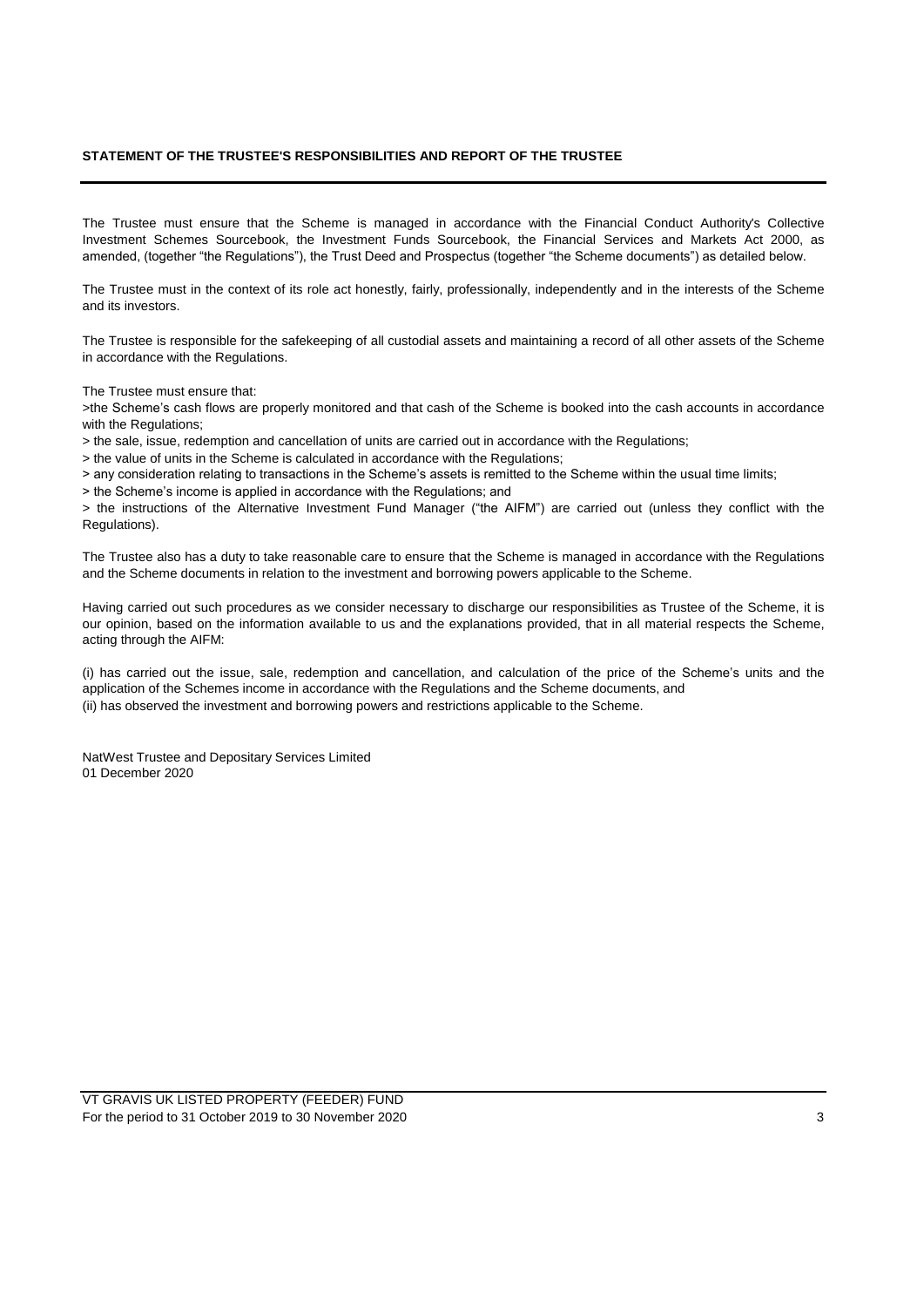# **INDEPENDENT AUDITOR'S REPORT TO THE UNITHOLDERS OF VT GRAVIS UK LISTED PROPERTY (FEEDER) FUND**

# **Opinion**

We have audited the financial statements of VT Gravis UK Listed Property (Feeder) Fund (the "Trust") for the period ended 30 November 2020 which comprise the Statement of Total Return, Statement of Changes in Net Assets Attributable to Unitholders, Balance Sheet, the related Notes to the Financial Statements, including a summary of significant accounting policies and the Distribution Tables. The financial reporting framework that has been applied in their preparation is applicable law and United Kingdom Generally Accepted Accounting Practice including FRS 102 "The Financial Reporting Standard applicable in the UK and Republic of Ireland".

In our opinion the financial statements:

> give a true and fair view of the financial position of the Trust at 30 November 2020 and of the net revenue and the net capital losses on the scheme property of the Trust for the period then ended; and

> have been properly prepared in accordance with the IA Statement of Recommended Practice for Authorised Funds, the rules of the Collective Investment Schemes Sourcebook of the Financial Conduct Authority and the Instrument of Incorporation.

### **Basis for Opinion**

We conducted our audit in accordance with International Standards on Auditing (UK) (ISAs (UK)) and applicable law. Our responsibilities under those standards are described further in the auditor's responsibilities for the audit of the financial statements section of our report. We are independent of the Trust in accordance with the ethical requirements that are relevant to our audit of the financial statements in the UK, including the FRC's Ethical Standard, and we have fulfilled our other ethical responsibilities in accordance with these requirements. We believe that the audit evidence we have obtained is sufficient and appropriate to provide a basis for our opinion.

### **Conclusions Relating to Going Concern**

We have nothing to report in respect of the following matters in relation to which the ISAs (UK) require us to report to you where:

> the Manager's use of the going concern basis of accounting in the preparation of the financial statements is not

> the Manager has not disclosed in the financial statements any identified material uncertainties that may cast significant doubt about the Trust's ability to continue to adopt the going concern basis of accounting for a period of at least twelve months from the date when the financial statements are authorised for issue.

### **Other Information**

The Manager is responsible for the other information. The other information comprises the information included in the annual report, other than the financial statements and our auditor's report thereon. Our opinion on the financial statements does not cover the other information and, except to the extent otherwise explicitly stated in our report, we do not express any form of assurance conclusion thereon.

In connection with our audit of the financial statements, our responsibility is to read the other information and, in doing so, consider whether the other information is materially inconsistent with the financial statements or our knowledge obtained in the audit or otherwise appears to be materially misstated. If we identify such material inconsistencies or apparent material misstatements, we are required to determine whether there is a material misstatement in the financial statements or a material misstatement of the other information. If, based on the work we have performed, we conclude that there is a material misstatement of this other information, we are required to report that fact.

We have nothing to report in this regard.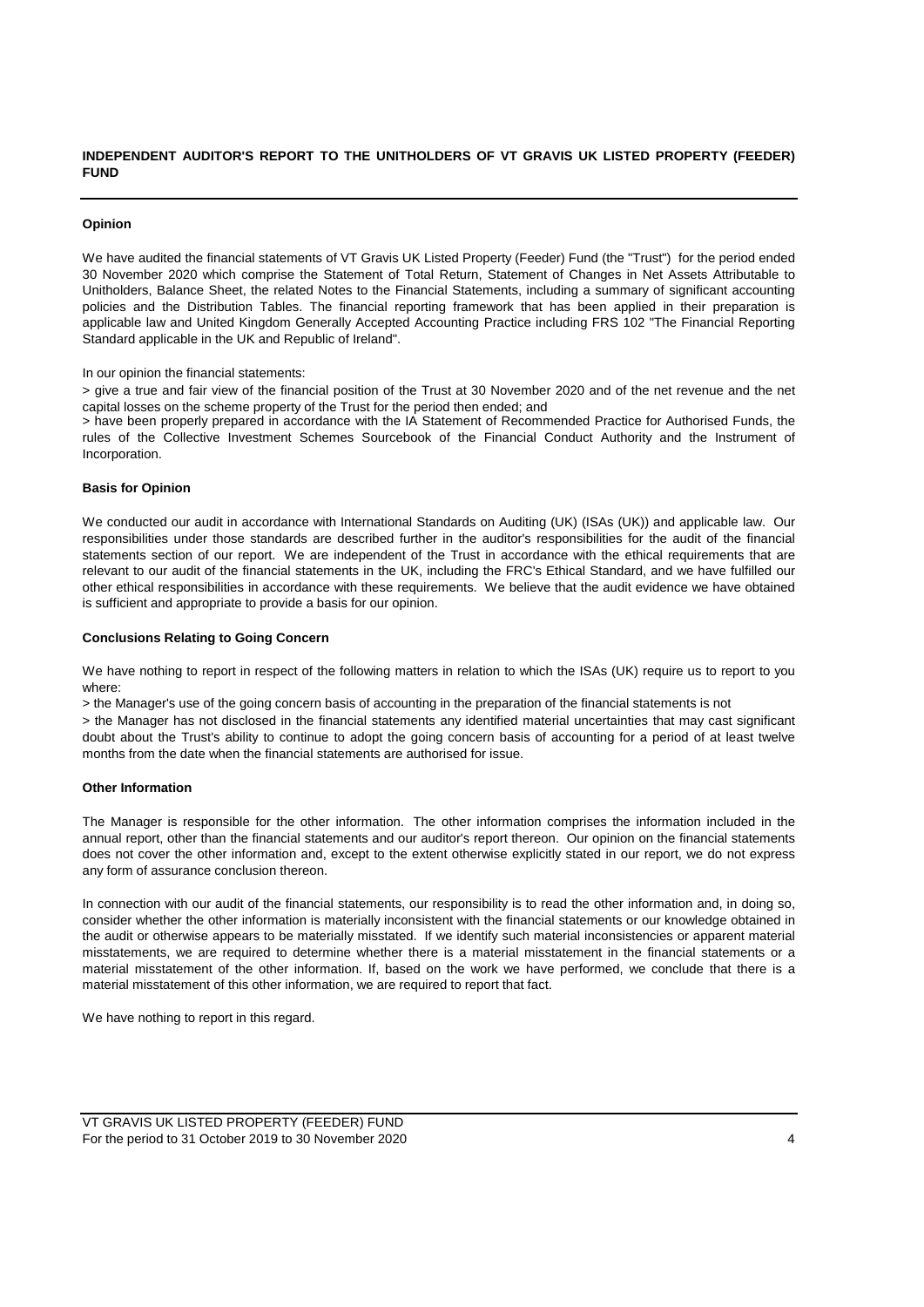# **INDEPENDENT AUDITOR'S REPORT TO THE UNITHOLDERS OF VT GRAVIS UK LISTED PROPERTY (FEEDER) FUND (Continued)**

### **Opinion on Other Matters Prescribed by the COLL Regulations**

In our opinion, based on the work undertaken in the course of the audit:

> Proper accounting records for the Trust have been kept and the accounts are in agreement with those records;

> We have received all the information and explanations which, to the best of our knowledge and belief, are necessary for the purposes of our audit; and

> The information given in the report of the Manager for the period is consistent with the financial statements.

### **Responsibilities of the Manager**

As explained more fully in the Manager's Responsibilities Statement set out on page 2, the Manager is responsible for the preparation of the financial statements and for being satisfied that they give a true and fair view and for such internal controls as the Manager determines is necessary to enable the preparation of financial statements that are free from material misstatement, whether due to fraud or error.

In preparing the financial statements, the Manager is responsible for assessing the Trust's ability to continue as a going concern, disclosing, as applicable, matters related to going concern and using the going concern basis of accounting unless the Manager either intends to liquidate the Trust or to cease operations, or has no realistic alternative but to do so.

### **Auditor's Responsibilities for the Audit of the Financial Statements**

Our objectives are to obtain reasonable assurance about whether the financial statements as a whole are free from material misstatement, whether due to fraud or error, and to issue an auditor's report that includes our opinion. Reasonable assurance is a high level of assurance, but is not a guarantee that an audit conducted in accordance with ISAs (UK) will always detect a material misstatement when it exists. Misstatements can arise from fraud or error and are considered material if, individually or in the aggregate, they could reasonably be expected to influence the economic decisions of users taken on the basis of these financial statements.

As part of an audit in accordance with ISAs (UK), we exercise professional judgement and maintain professional scepticism throughout the audit. We also:

> Identify and assess the risks of material misstatement of the financial statements, whether due to fraud or error, design and perform audit procedures responsive to those risks, and obtain audit evidence that is sufficient and appropriate to provide a basis for our opinion. The risk of not detecting material misstatement resulting from fraud is higher than for one resulting from error, as fraud may involve collusion, forgery, intentional omissions, misrepresentations, or the override of internal control.

> Obtain an understanding of internal control relevant to the audit in order to design audit procedures that are appropriate in the circumstances, but not for the purpose of expressing an opinion on the effectiveness of the Trust's internal control.

> Evaluate the appropriateness of accounting policies used and the reasonableness of accounting estimates and related disclosures made by the Manager.

> Conclude on the appropriateness of the Manager's use of the going concern basis of accounting and, based on the audit evidence obtained, whether a material uncertainty exists related to events or conditions that may cast significant doubt on the Trust's ability to continue as a going concern. If we conclude that a material uncertainty exists, we are required to draw attention in our auditor's report to the related disclosures in the financial statements or, if such disclosures are inadequate, to modify our opinion. Our conclusions are based on the audit evidence obtained up to the date of our auditor's report. However, future events or conditions may cause the Trust to cease to continue as a going concern.

whether the financial statements represent the underlying transactions and events in a manner that achieves fair presentation.

We communicate with those charged with governance regarding, among other matters, the planned scope and timing of the audit and significant audit findings, including any significant deficiencies in internal control that we identify during our audit.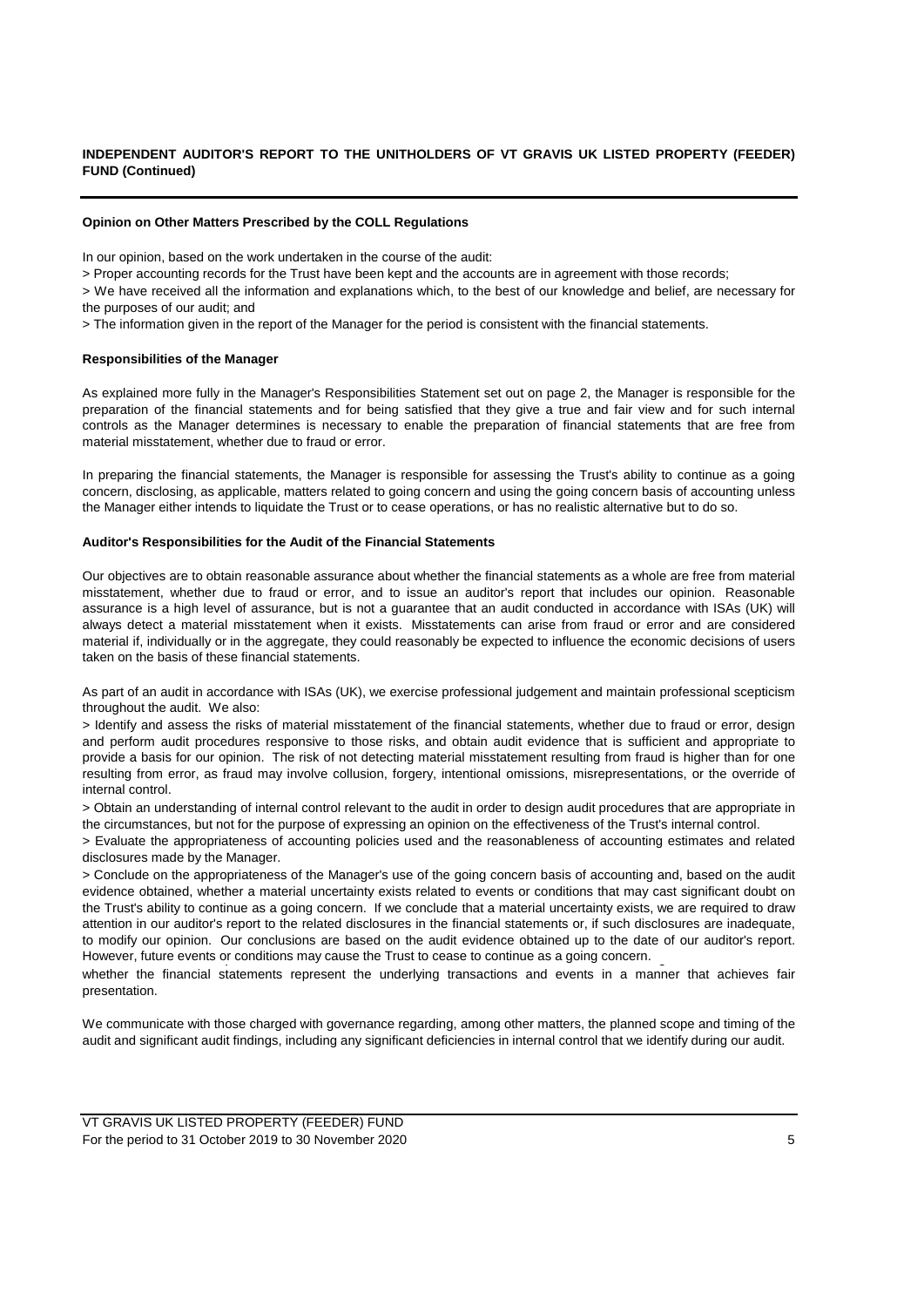# **INDEPENDENT AUDITOR'S REPORT TO THE UNITHOLDERS OF VT GRAVIS UK LISTED PROPERTY (FEEDER) FUND (Continued)**

# **Use of Our Report**

This report is made solely to the Trust's unitholders, as a body, in accordance with Rule 4.5.12 of the Collective Investment Schemes Sourcebook ("the COLL Rules") issued by the Financial Conduct Authority under section 247 of the Financial Services and Markets Act 2000. Our audit work has been undertaken so that we might state to the Trust's unitholders those matters we are required to state to them in an auditor's report and for no other purpose. To the fullest extent permitted by law, we do not accept or assume responsibility to anyone other than the Trust and the Trust's unitholders as a body, for our audit work, for this report, or for the opinions we have formed.

sta Carichael LLP

Johnston Carmichael LLP Chartered Accountants Statutory Auditor Elgin

Date 31 March 2021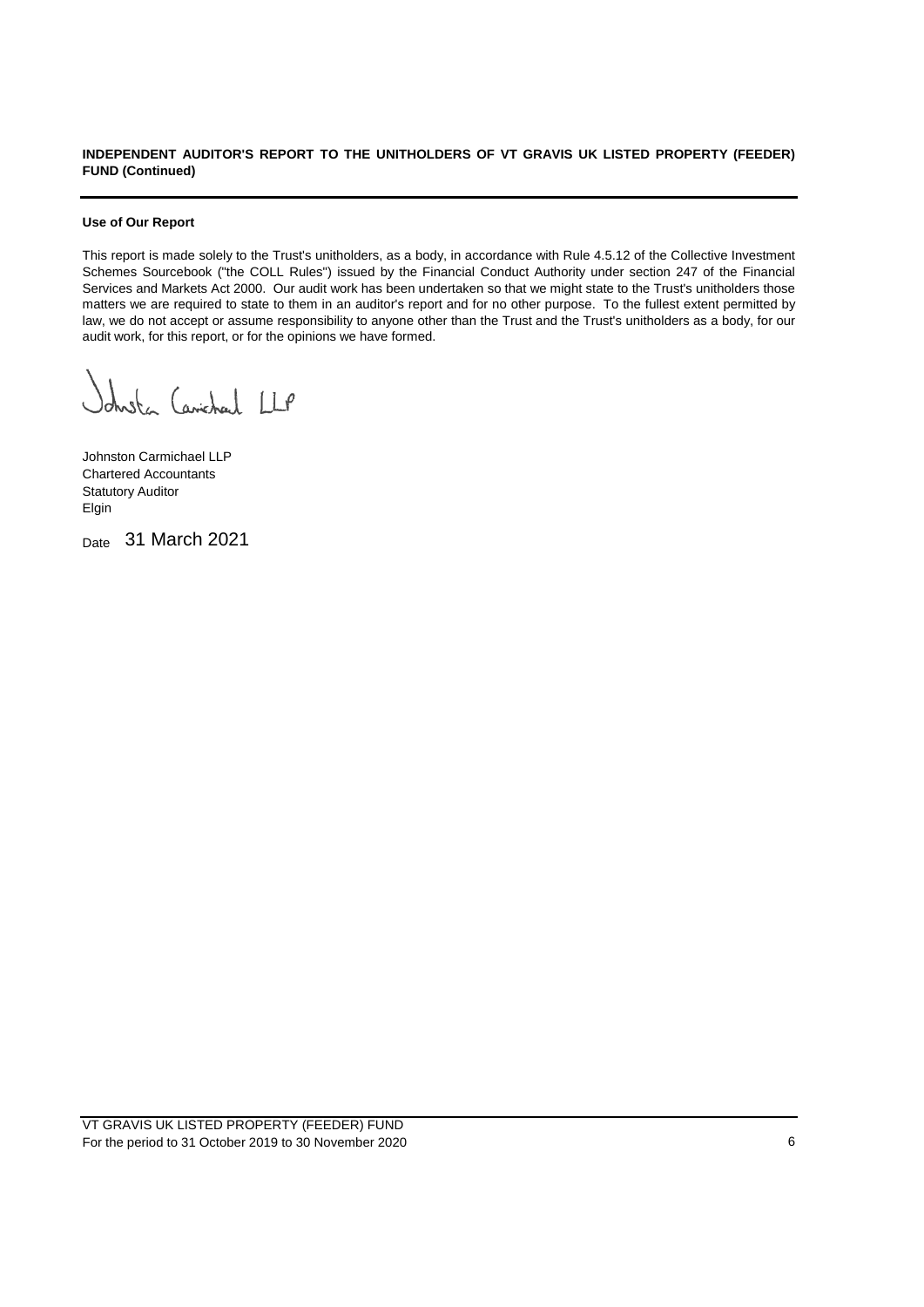# **INVESTMENT ADVISER'S REVIEW**

The Feeder Fund invests solely in the VT Gravis UK Listed Property (PAIF) Fund. The investment adviser report from that fund is as follows:

This report is a review of the performance of the VT Gravis UK Listed Property Fund (the "Fund") during the twelve-month period ending 30th November 2020.

The performance objectives of the Fund are:

to deliver a 4% annual income, via quarterly dividend payments; and

to provide some capital growth through market cycles (approximately 7 years) after Fund charges.

The Fund seeks to achieve its objective primarily by investing in a portfolio of transferable real estate securities such as real estate investment trusts (REITs) listed on the London Stock Exchange, real estate operating companies, bonds and other equities. The Fund diversifies its investments across a range of specialist real estate companies that are likely to benefit from four strong socioeconomic mega trends: ageing population, digitalisation, generation rent and urbanisation. At the same time the portfolio minimises exposure to the challenging consumer trends continuing to affect retail real estate, especially shopping centres.

The Investment Adviser implements a long-term unconstrained approach to identifying the best REITs within secular mega trends. This focused approach to investing tends to yield the beneficial result of low portfolio turnover even in times of elevated uncertainty. The Adviser believes that a properly constructed portfolio will perform throughout market cycles and that excessive levels of portfolio turnover detract from performance. During the period under review, portfolio turnover was low at 4.70% and was wholly the result of a management approved takeover bid by Blackstone for Hansteen, the owner of industrial and logistics assets and a constituent of the digitalisation mega trend.

The A Net Accumulation Class shares were priced at 99.6450p on 30th November 2020, which represents a negative total return of 0.36% over the period. The Fund outperformed both UK real estate index*<sup>1</sup>* which declined by 13.86% over the same period, and the global real estate index<sup>2</sup> which declined by (14.47%).

At the end of the financial year the Fund comprised of 22 investments and this number has remained constant since launch. These 22 specialist real estate companies provide diversified exposure to the four mega trends, in aggregate they own more than 5,000 individual properties that are leased to more than 100,000 individual tenants. Investment parameters cap any single position size at 9.5%, as at the end of November the largest position was Segro, a leading owner, asset manager and developer of modern warehousing, representing 8.6% of the Fund. Segro delivered 5.0% total return during the period.

In the last year, the outbreak of Covid-19 led to rapid changes in the way the UK works, shops, and socialises and has accelerated the pace of change within each of the mega trends listed above. National 'stay home' orders led an explosion in online shopping, proving to be a boon for logistics and warehouse assets, and making the digitalisation mega trend the best performing trend within the portfolio. Similarly, pandemic pressures highlighted the need for greater investment into healthcare assets such as GP surgeries. These same 'stay home' messages led many to condemn offices as a thing of the past, yet social distancing and Covidsafe workspaces could instead mean that demand rises for modern, spacious offices with high-quality facilities. This is equally true in private rented accommodation and 'generation rent' marks out possibly one of the biggest opportunities in REITs. However, where there are winners there are always losers. While online retail sales continue to grow, representing 31.7% of all non-food retailing in November, driving the performance for many retail chains, it is the poor performance of in-store sales that is likely to make it hard for retail landlords to fill vacant units and maintain rents. This is a key reason why the Fund continues to avoid investing in shopping centre landlords.

Overarching these mega trends is climate change. Since inception, the Fund has actively sought to minimise this risk by investing in real estate companies that typically own higher Energy Performance Certificate (EPC) rated assets or have a clear strategy to improve the overall EPC rating of their portfolios. REITs incorporating ESG best practices may well end up offering greater riskadjusted returns, driven both by tenants opting for environmentally friendly buildings and investors reallocating capital towards higher quality assets.

The last year has also seen the investable universe of REITs grow. 2020 was, according to Bloomberg, the second-best year for UK REIT capital raises in the past decade. Thirty REITs issued £4.0bn of new equity, mostly to finance future growth plans. With many open-ended direct property funds suspended during the year, and their investors facing a potential 180-day FCA-mandated redemption period, the ability of REITs to offer daily liquidity remains a key attraction. In aggregate, UK listed real estate companies trade more than £180m per day on the London Stock Exchange. The Fund has benefitted from this growing investor interest, with AUM rising to £30.59m between 30 November 2019 and 30 November 2020, a £10m increase.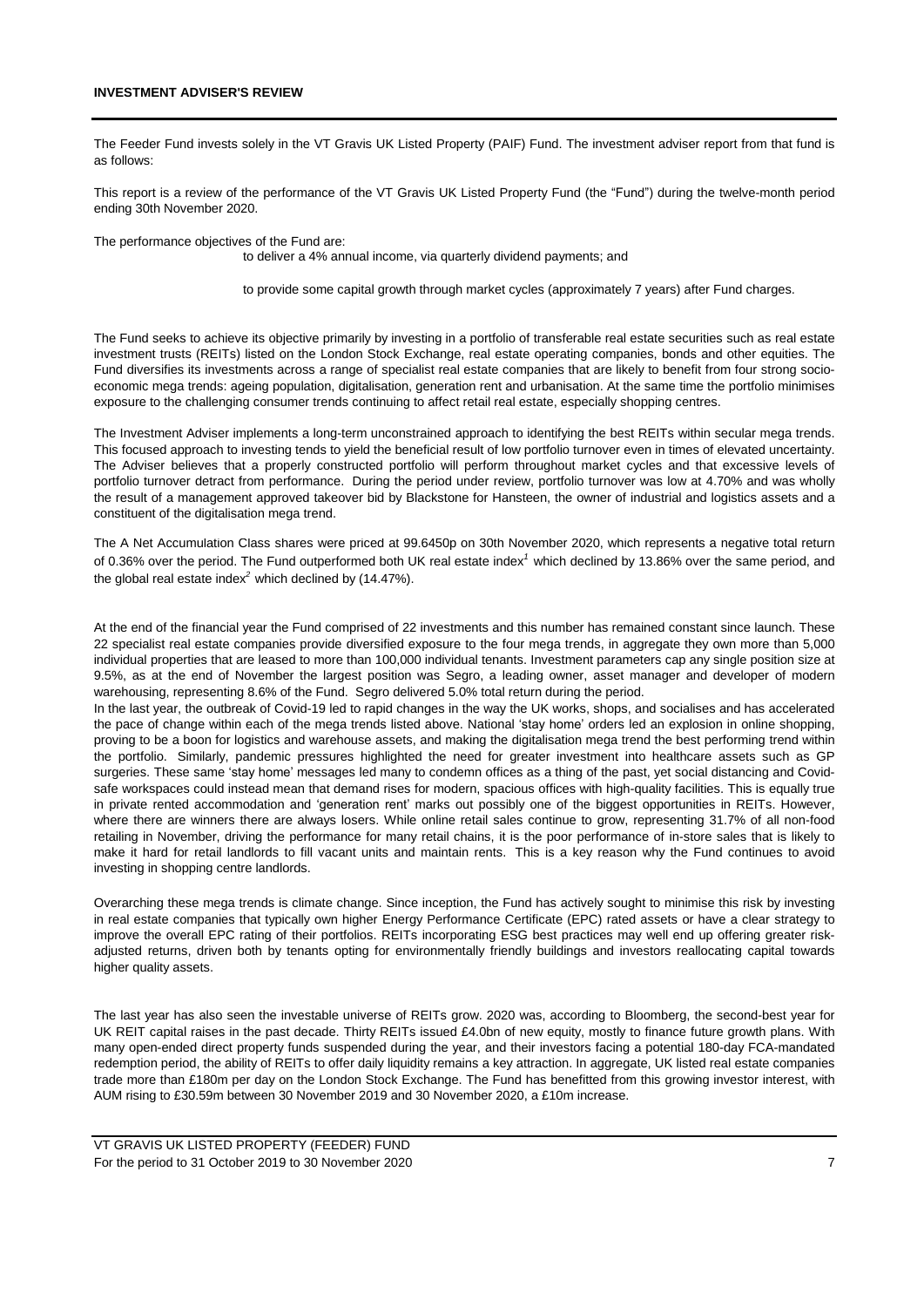# **INVESTMENT ADVISER'S REVIEW (cont)**

Dividends from REITs are powered by their ability to collect rent. Over 70% of the Fund is invested in REITs such as GP surgeries and private rental apartments where the potential impact on future dividends is judged by the Adviser to be low to medium. Importantly, the Fund has no exposure to Retail REITs where the impact on potential dividends could be highest. The Fund maintains the aim to achieve income whilst avoiding dividend yield traps, seemingly high yielding companies that are in fact struggling. During the financial year the Fund declared four quarterly dividends totalling 3.0906p for the Net A Accumulation Class, in aggregate these dividends represent a 3.0% yield.

Looking ahead, it is the Adviser's belief that with the successful deployment of the UK vaccination programme and a return to a more normal way of life it will work to improve the opportunity set in the REITs in which the fund invests. Behavioural changes accelerated by the Covid-19 pandemic should prove to be lasting and beneficial to the four key mega trends the Fund is exposed to.

12 February 2021 Gravis Advisory Limited Investment Adviser to the Fund

<sup>1</sup> MSCI UK IMI Core Real Estate Net Total Return Local index.

*2 MSCI World Real Estate Net Total Return Local index.*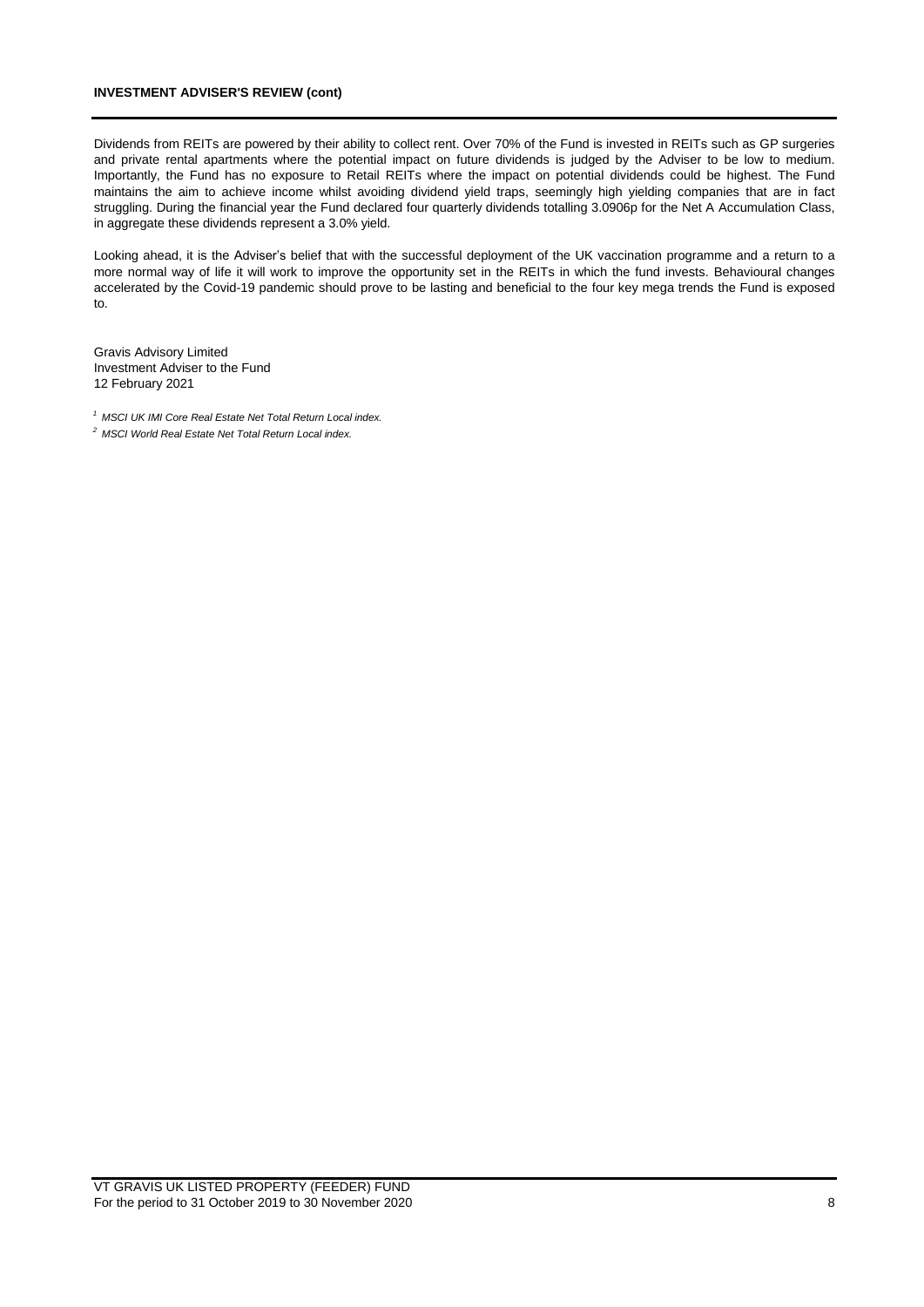# **PERFORMANCE RECORD**

# **Financial Highlights (continued)**

| <b>Class F Net Income GBP</b>         |                                                               | Period to 30<br><b>November</b><br>2020^ |
|---------------------------------------|---------------------------------------------------------------|------------------------------------------|
|                                       |                                                               |                                          |
| Changes in net assets per unit        |                                                               | GBp                                      |
|                                       | Opening net asset value per unit                              | 100.0000                                 |
|                                       | Return before operating charges                               | 0.9616                                   |
|                                       | Operating charges (note 1)<br>Return after operating charges* | (1.2454)<br>(0.2838)                     |
|                                       | Distributions on income shares                                | (3.2043)                                 |
|                                       | Closing net asset value per unit                              | 96.5119                                  |
|                                       |                                                               |                                          |
|                                       | *after direct transaction costs of:                           |                                          |
| Performance                           |                                                               |                                          |
|                                       | Return after charges                                          | (0.28%)                                  |
| Other information                     |                                                               |                                          |
|                                       | Closing net asset value                                       | £3,569,600                               |
|                                       | Closing number of units                                       | 3,698,610                                |
|                                       | Operating charges (note 2)                                    | 1.17%                                    |
| Prices                                | Direct transaction costs                                      | $0.00\%$                                 |
|                                       | Highest unit price                                            | 111.9143                                 |
|                                       | Lowest unit price                                             | 66.9648                                  |
| ^Share class launched 31 October 2019 |                                                               |                                          |
|                                       |                                                               | Period to 30                             |
| <b>Class F Net Accumulation GBP</b>   |                                                               | November<br>2020^                        |
|                                       |                                                               |                                          |
| Changes in net assets per unit        |                                                               | GBp                                      |
|                                       | Opening net asset value per unit                              | 100.0000                                 |
|                                       | Return before operating charges                               | 1.0457                                   |
|                                       | Operating charges (note 1)                                    | (1.2661)                                 |
|                                       | Return after operating charges*                               | (0.2204)                                 |
|                                       | Closing net asset value per unit                              | 99.7796                                  |
|                                       | Retained distributions on accumulated units                   | (3.2445)                                 |
|                                       | *after direct transaction costs of:                           |                                          |
| Performance                           |                                                               |                                          |
|                                       | Return after charges                                          | $(0.22\%)$                               |
| Other information                     |                                                               |                                          |
|                                       | Closing net asset value                                       | £17,068,876                              |
|                                       | Closing number of units                                       | 17,106,571                               |
|                                       | Operating charges (note 2)                                    | 1.17%                                    |
| Prices                                | Direct transaction costs                                      | $0.00\%$                                 |
|                                       | Highest unit price                                            | 112.0841                                 |
|                                       | Lowest unit price                                             | 67.4986                                  |
|                                       |                                                               |                                          |

^Share class launched 31 October 2019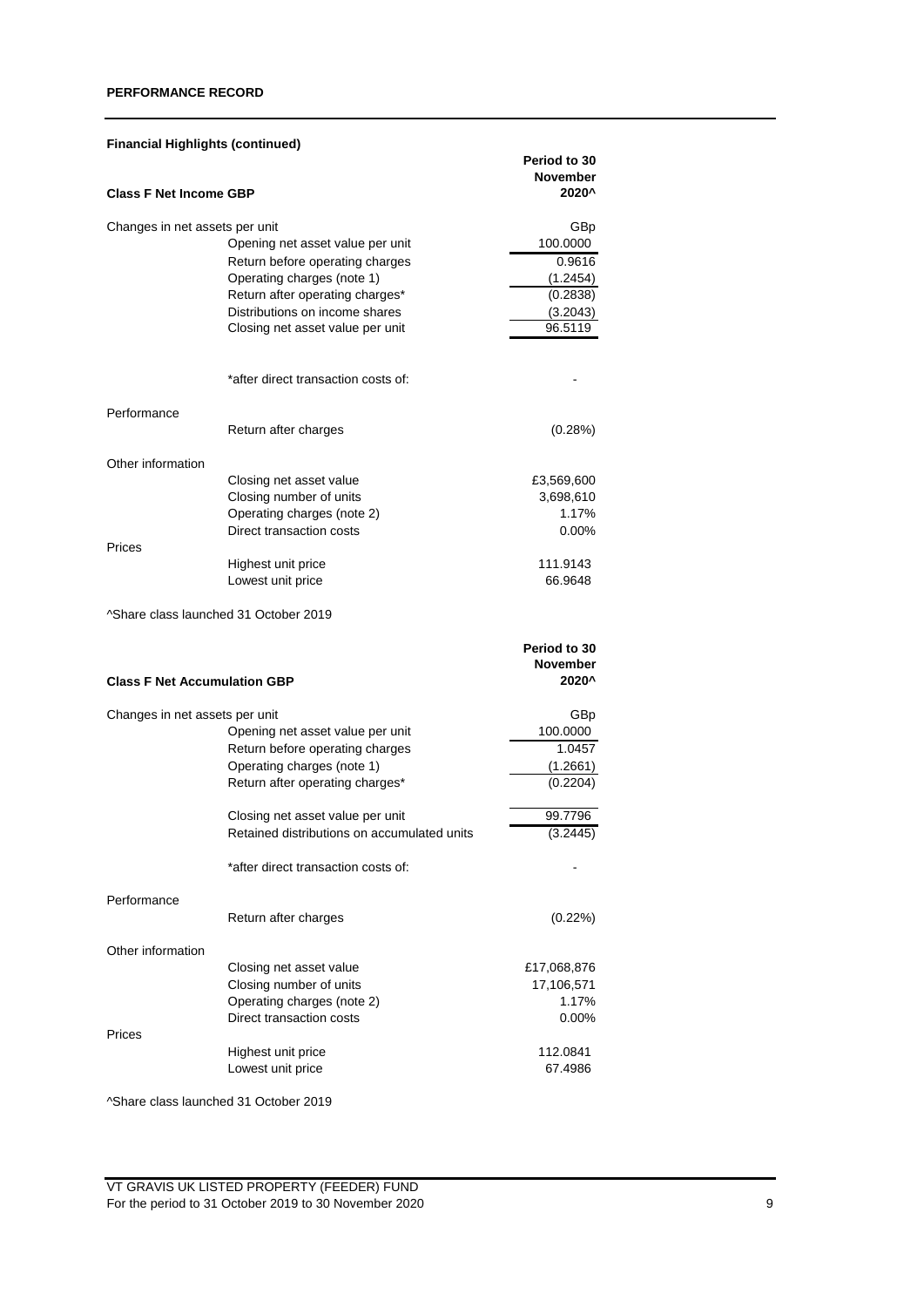# **Financial Highlights (continued)**

|                                    |                                              | Period to 30             |
|------------------------------------|----------------------------------------------|--------------------------|
|                                    | <b>Class F Net Accumulation EUR (Hedged)</b> | <b>November</b><br>2020* |
| Changes in net assets per unit     |                                              | EURc                     |
|                                    | Opening net asset value per unit             | 100.0000                 |
|                                    | Return before operating charges              | 17.8803                  |
|                                    | Operating charges (note 1)                   | (0.8464)                 |
|                                    | Return after operating charges*              | 17.0339                  |
|                                    | Closing net asset value per unit             | 117.0339                 |
|                                    | Retained distributions on accumulated units  | (2.5633)                 |
|                                    | *after direct transaction costs of:          |                          |
| Performance                        |                                              |                          |
|                                    | Return after charges                         | 17.03%                   |
| Other information                  |                                              |                          |
|                                    | Closing net asset value                      | €63,694                  |
|                                    | Closing number of units                      | 54,424                   |
|                                    | Operating charges (note 2)                   | 1.17%                    |
| Prices                             | Direct transaction costs                     | 0.00%                    |
|                                    | Highest unit price                           | 120.6390                 |
|                                    | Lowest unit price                            | 97.5854                  |
| *Share class launched 2 April 2020 |                                              |                          |
|                                    |                                              | Period to 30             |
|                                    |                                              | <b>November</b>          |
|                                    | <b>Class F Net Accumulation USD (Hedged)</b> | 2020*                    |
| Changes in net assets per unit     |                                              | USDc                     |
|                                    | Opening net asset value per unit             | 100.0000                 |
|                                    | Return before operating charges              | 19.1089                  |
|                                    | Operating charges (note 1)                   | (0.8512)                 |
|                                    | Return after operating charges*              | 18.2577                  |
|                                    | Closing net asset value per unit             | 118.2577                 |
|                                    | Retained distributions on accumulated units  | (2.2424)                 |
|                                    | *after direct transaction costs of:          |                          |
| Performance                        | Return after charges                         | 18.26%                   |
|                                    |                                              |                          |
| Other information                  |                                              |                          |
|                                    |                                              |                          |
|                                    | Closing net asset value                      | \$46,078                 |
|                                    | Closing number of units                      | 38,964                   |
|                                    | Operating charges (note 2)                   | 1.17%                    |
| Prices                             | Direct transaction costs                     | $0.00\%$                 |
|                                    | Highest unit price                           | 121.9131                 |
|                                    | Lowest unit price                            | 96.5238                  |

\*Share class launched 2 April 2020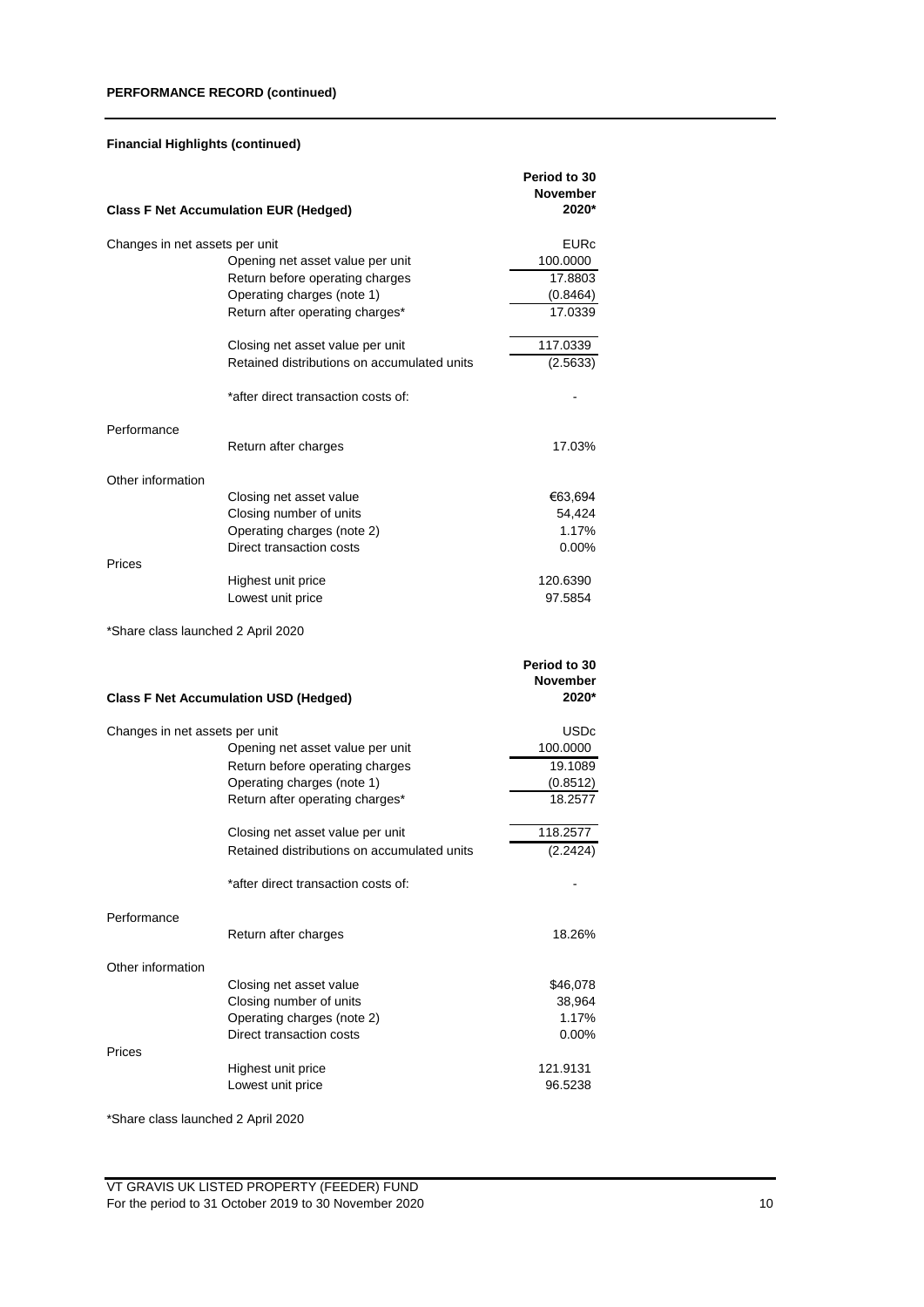1. The operating charges per unit figure is calculated by applying the operating charges percentage to the average net asset valuation per share throughout the period.

2. The operating charges percentage is based on the expenses incurred during the period annualised, as a proportion of the average net asset value of the fund.

### **Risk Profile**

Based on past data, the Fund is ranked a '5' on the synthetic risk and reward indicator scale (of 1 to 7) as described fully in the Key Investor Information Document. The Fund is ranked 5 "because monthly historical performance data indicates that relatively high rises and falls in market prices would have occurred historically.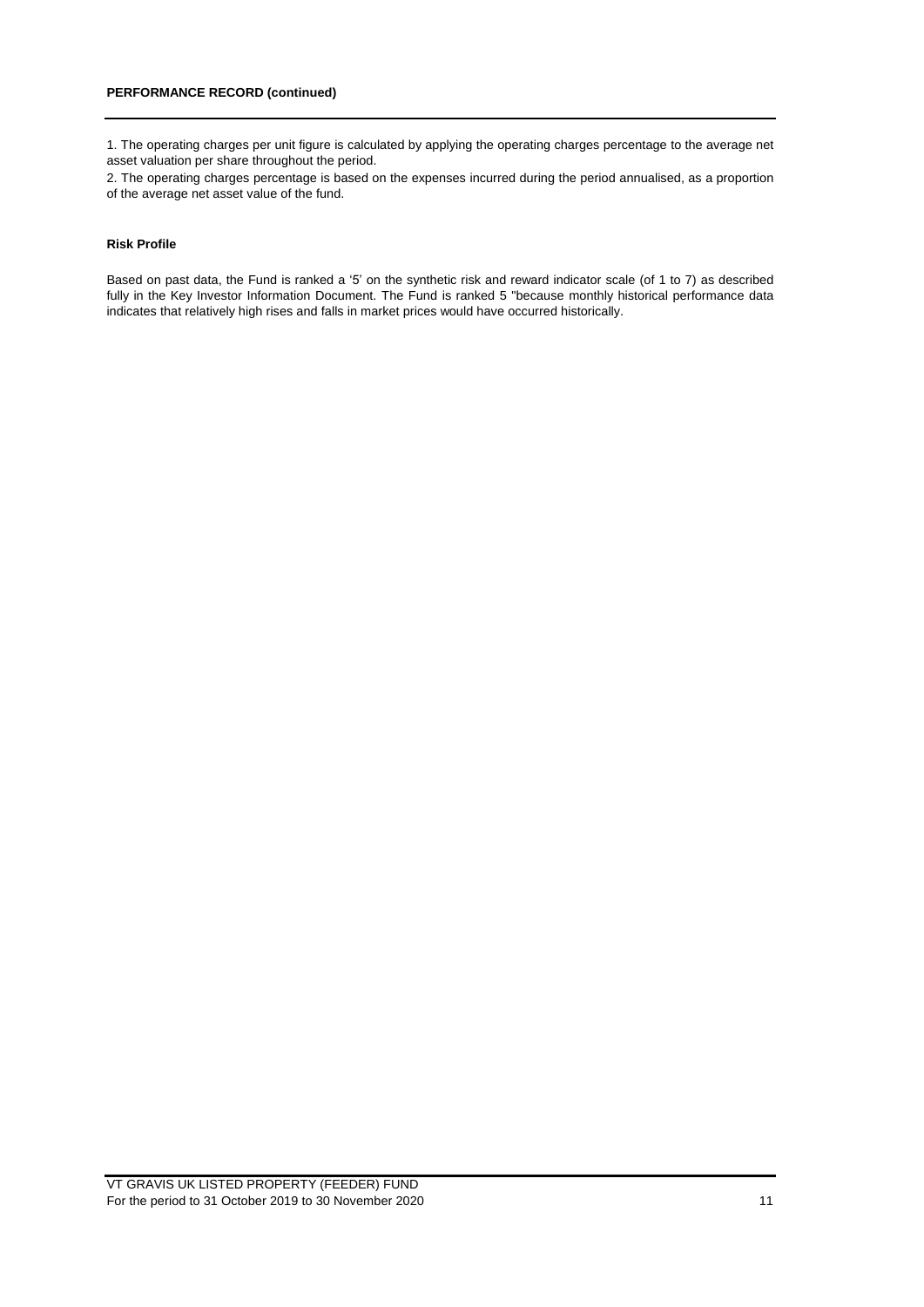As at 30 November 2020

|         |                                                                          | Value £    | % of net assets |
|---------|--------------------------------------------------------------------------|------------|-----------------|
| Holding | <b>EQUITIES</b>                                                          |            |                 |
|         | 17,015,766.622 VT Gravis UK Listed Property (PAIF) Fund F GBP Net Acc    | 17,083,388 | 82.41           |
|         | 3,676,427.331 VT Gravis UK Listed Property (PAIF) Fund F GBP Net Inc     | 3,571,264  | 17.23           |
|         | 54,421.666 VT Gravis UK Listed Property (PAIF) Fund F EUR Net Acc Hedged | 57,217     | 0.28            |
|         | 39,063.891 VT Gravis UK Listed Property (PAIF) Fund F EUR Net USD Hedged | 34.364     | 0.17            |
|         |                                                                          |            |                 |
|         |                                                                          | 20,746,233 | 100.09          |
|         | <b>Currency hedges</b>                                                   | (166)      |                 |
|         | <b>Portfolio of investments</b>                                          | 20,746,067 | 100.09          |
|         | Net other assets                                                         | (15, 924)  | (0.09)          |
|         |                                                                          | 20,730,143 | 100.00          |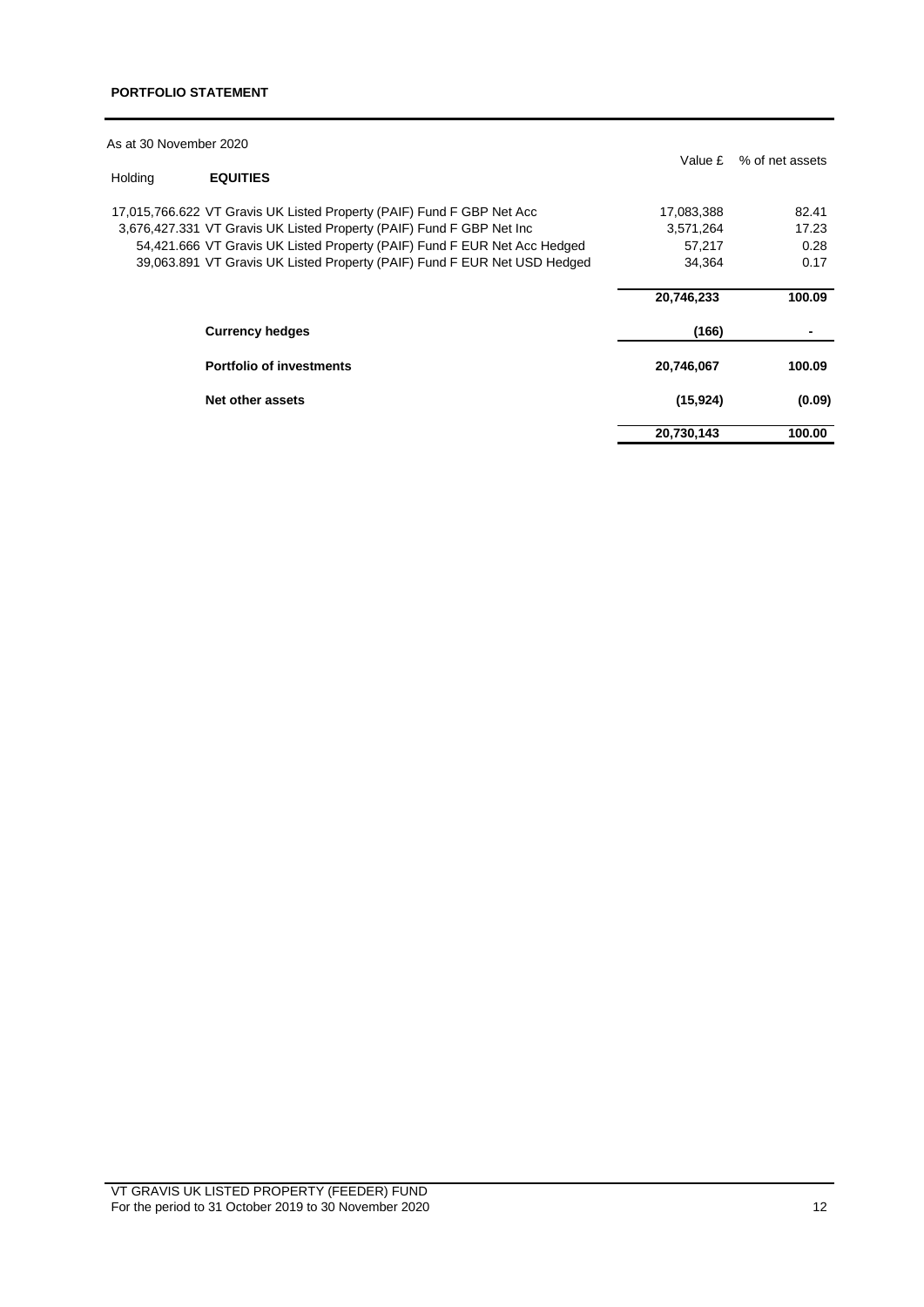# **SUMMARY OF MATERIAL PORTFOLIO CHANGES**

| Total sales for the period (note 14)                          | £<br>5,828,504 |
|---------------------------------------------------------------|----------------|
| VT Gravis UK Listed Property (PAIF) Fund F GBP Net Acc        | 5,759,987      |
| VT Gravis UK Listed Property (PAIF) Fund F GBP Net Inc        | 68,517         |
| Total purchase for the period (note 14)                       | 26,570,042     |
| VT Gravis UK Listed Property (PAIF) Fund F GBP Net Acc        | 22,696,741     |
| VT Gravis UK Listed Property (PAIF) Fund F GBP Net Inc        | 3,791,261      |
| VT Gravis UK Listed Property (PAIF) Fund F EUR Net Acc Hedged | 50.077         |
| VT Gravis UK Listed Property (PAIF) Fund F EUR Net USD Hedged | 31.963         |

The above transactions represent all the purchases and sales during the period.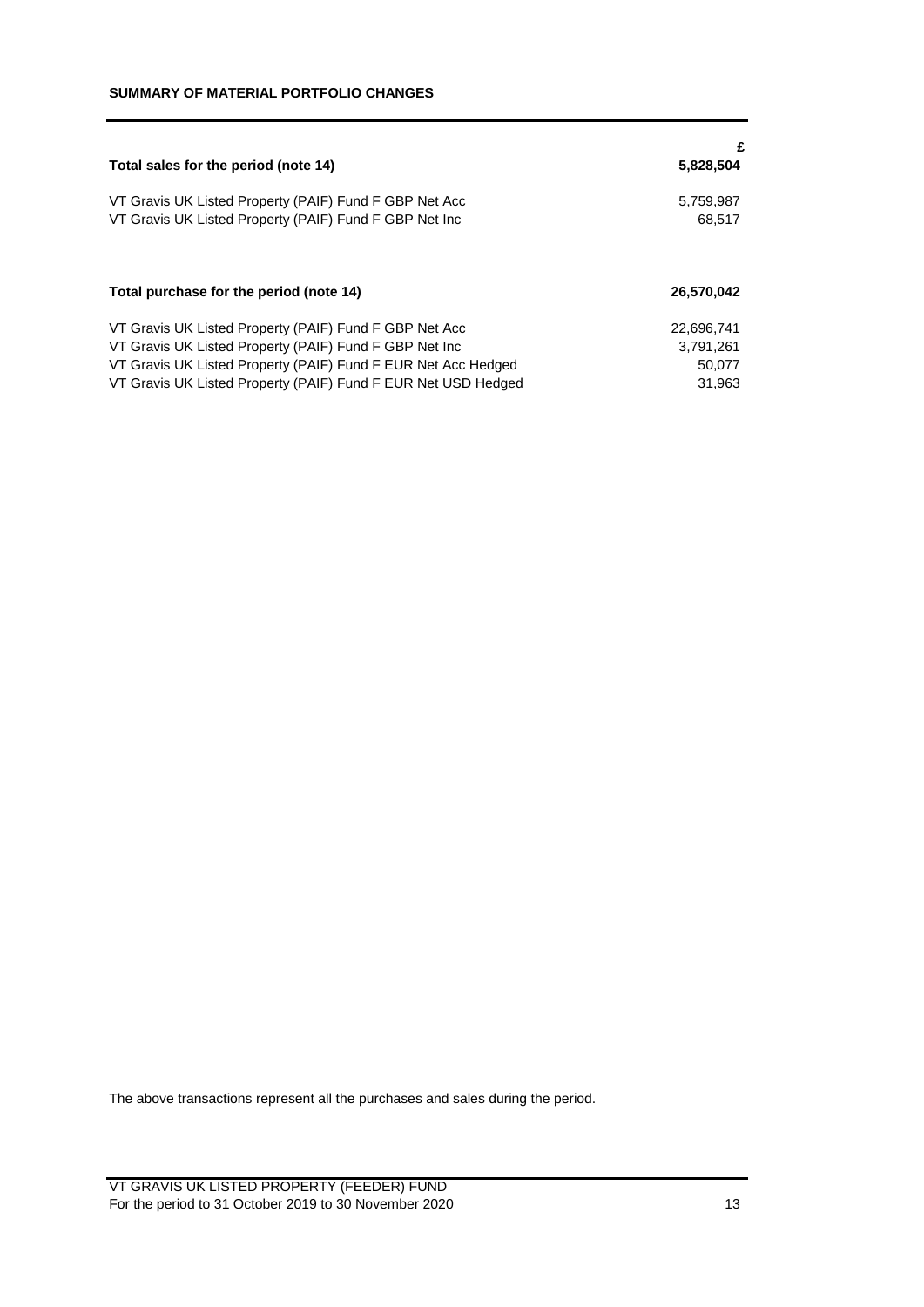# **STATEMENT OF TOTAL RETURN**

## **For the period ended 30 November 2020**

|          |                                         | <b>Notes</b>   | Period 31.10.2019 to<br>30.11.2020 |            |
|----------|-----------------------------------------|----------------|------------------------------------|------------|
|          |                                         |                | £                                  | £          |
| Income   | Net capital losses                      | $\overline{2}$ |                                    | (596, 550) |
|          | Revenue                                 | 3              | 721,363                            |            |
| Expenses |                                         | 4              | (179, 038)                         |            |
|          | Interest payable and similar charges    | 6              | (135)                              |            |
|          | Net revenue before taxation             |                | 542,190                            |            |
| Taxation |                                         | 5              |                                    |            |
|          | Net revenue after taxation              |                |                                    | 542,190    |
|          | Total return before distributions       |                |                                    | (54, 360)  |
|          | Finance costs: distributions            | 6              |                                    | (691,549)  |
|          | Changes in net assets attributable to   |                |                                    |            |
|          | shareholders from investment activities |                |                                    | (745,909)  |

# **STATEMENT OF CHANGES IN NET ASSETS ATTRIBUTABLE TO SHAREHOLDERS**

| For the period ended 30 November 2020                                                        | Period<br>31.10.2019 to<br>30.11.2020<br>£ |
|----------------------------------------------------------------------------------------------|--------------------------------------------|
| Opening net assets attributable to shareholders                                              |                                            |
| Amounts receivable on creation of shares                                                     | 28,894,530                                 |
| Amounts payable on redemption of shares                                                      | (8,054,067)                                |
| Retained distributions on accumulation shares                                                | 599,981                                    |
| Dilution levy                                                                                | 35,608                                     |
| Changes in net assets attributable to shareholders from<br>investment activities (see above) | (745,909)                                  |
| Closing net assets attributable to shareholders                                              | 20,730,143                                 |

\*The Trust launched on 31 October 2019 therefore no comparatives and the period is for longer than one year.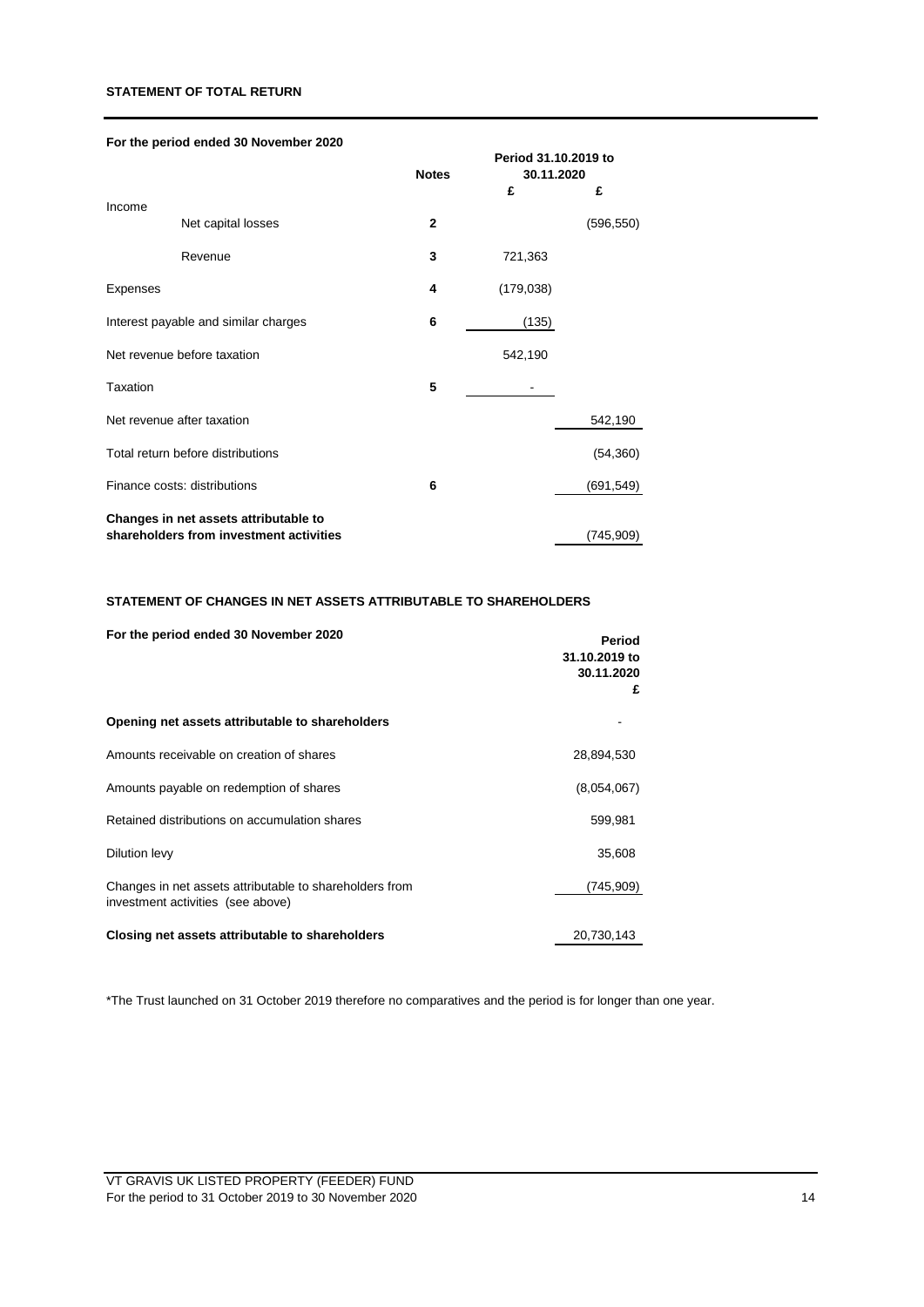| As at 30 November 2020                  | <b>Notes</b> |           | 30.11.2020 |  |
|-----------------------------------------|--------------|-----------|------------|--|
|                                         |              | £         | £          |  |
| <b>FIXED ASSETS</b>                     |              |           |            |  |
| Investment assets                       |              |           | 20,746,233 |  |
| <b>CURRENT ASSETS</b>                   |              |           |            |  |
| Debtors                                 | 7            | 334,174   |            |  |
| Cash and bank balances                  | 8            | 35,450    |            |  |
| <b>Total current assets</b>             |              |           | 369,624    |  |
| <b>Total assets</b>                     |              |           | 21,115,857 |  |
| <b>INVESTMENT LIABILITIES</b>           |              |           | (166)      |  |
| <b>CURRENT LIABILITIES</b>              |              |           |            |  |
| Distribution payable on income shares   |              | (19, 892) |            |  |
| Bank overdraft                          | 8            | (99)      |            |  |
| Creditors                               | 9            | (365,557) |            |  |
| <b>Total current liabilities</b>        |              |           | (385,548)  |  |
| Net assets attributable to shareholders |              |           | 20,730,143 |  |

\*The Trust launched on 31 October 2019 and hence there is no comparative period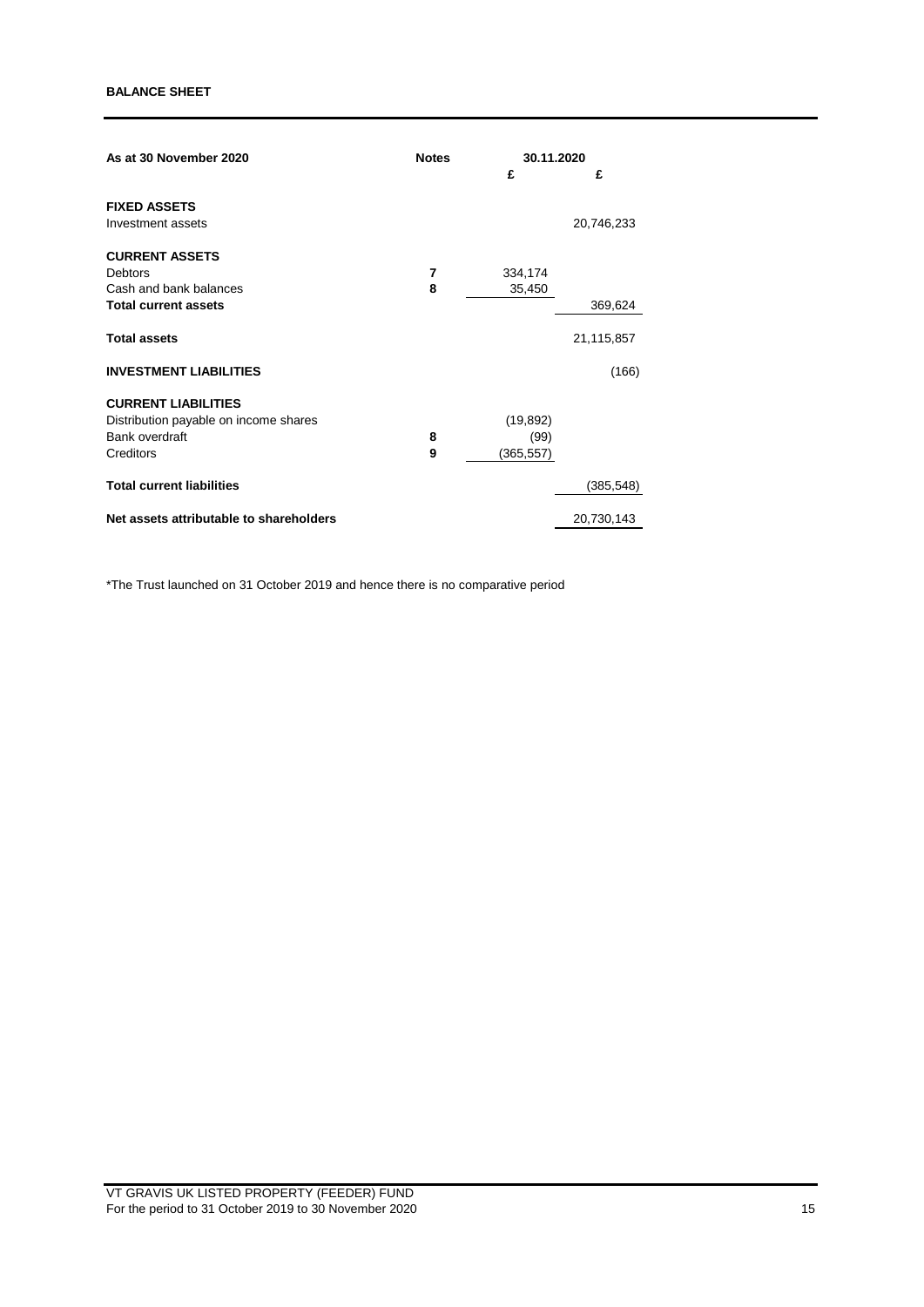### **NOTES TO THE FINANCIAL STATEMENTS**

#### **1 Accounting policies**

The principal accounting policies, which have been applied in the current period are set out below:

(a) The financial statements have been prepared in compliance with FRS 102 and in accordance with the Statement of Recommended Practice for Authorised Funds (SORP) issued by the Investment Association (IA) in May 2014. The functional currency is Sterling.

(b) Dividends on equities and property income distributions are recognised when the security is quoted ex-dividend. Other revenue is accounted for on an accruals basis. The IM rebate is calculated and accrued for daily and recognised as capital each day. Equalisation received by the way of distributions from OEICs/unit trust investments is not included in revenue but is reflected as a reduction in the book cost of that investment.

(c) The ordinary element of stocks received in lieu of cash dividends is recognised as revenue of the Trust, and where applicable is included in the distribution. In the case of enhanced stock dividend the value of the enhancement is treated as capital.

(d) Special dividends are treated as repayments of capital or revenue depending on the facts of each particular case.

(e) All expenses are accounted for on an accruals basis and are charged to the capital of the Trust.

(f) Where the revenue from investments exceeds the expenses of the Trust, quarterly distributions are allocated to all holders of income and accumulation shares.

(g) Quoted investments are valued at closing bid prices, on the last business day of the accounting period.

Collective investment schemes are valued at quoted bid prices for dual priced funds and at quoted prices for single priced funds, on the last business day of the accounting period, being 30 Novmeber 2020 at 12 noon.

(h) All transactions in foreign currencies are converted into Sterling at the rates of exchange ruling at the date of such transactions. Foreign currency assets and liabilities at the end of the accounting period are translated at the exchange rates at the closing valuation point on 30 November 2020.

(i) Deferred tax is recognised in respect of all timing differences that have originated but not reversed at the balance sheet date where transactions or events have occurred at that date that will result in an obligation to pay less or receive more tax. Deferred tax assets are recognised only to the extent that the Manager considers that it is more likely than not there will be taxable profits from which

(j) In certain circumstances the Manager may charge a dilution levy on the sale or repurchase of shares. The levy, which is paid into the Trust, is intended to cover certain charges not included in the bid market value of the Trust, used in calculating the share price, which could have a diluting effect on the performance of the Trust.

(k) Equalisation will be applied to the Trust. An allocation of income to be made in respect of each share issued or sold by the Manager during an accounting period in respect of which that income allocation is made may include a capital sum ("income equalisation") representing the Manager's best estimate of the amount of income included in the price of that share.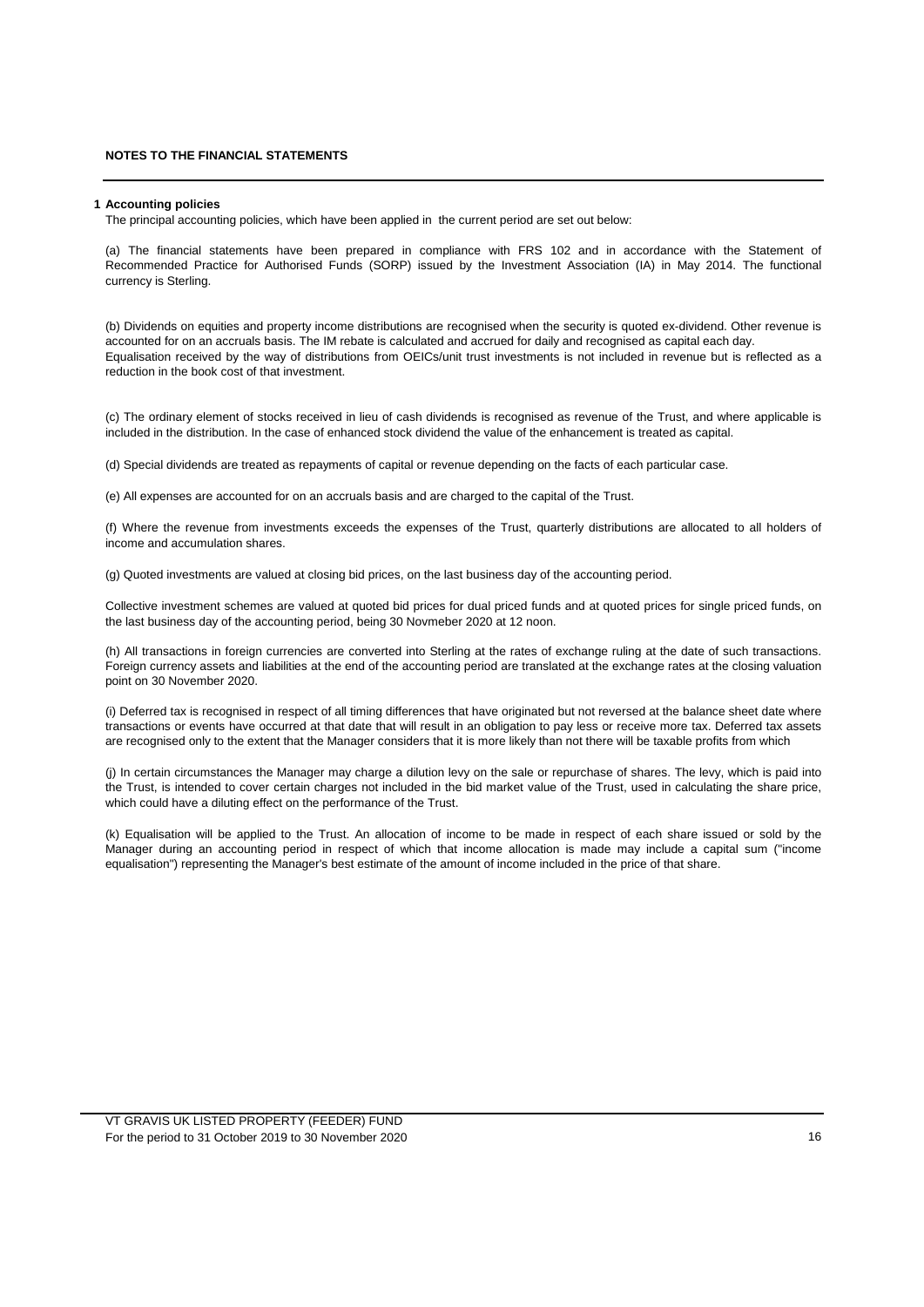| 2 Net capital losses                                                                                                                                      | Period 31.10.2019<br>to 30.11.2020<br>£          |
|-----------------------------------------------------------------------------------------------------------------------------------------------------------|--------------------------------------------------|
| The net capital losses comprise:                                                                                                                          |                                                  |
| Realised non-derivative securities losses<br>Unrealised non-derivative securities gains<br>Currency hedge losses<br>Currency gains<br>Transaction charges | (791, 169)<br>195,992<br>(1,572)<br>317<br>(118) |
| Total net capital losses                                                                                                                                  | (596, 550)                                       |
| 3 Revenue                                                                                                                                                 | Period 31.10.2019<br>to 30.11.2020<br>£          |
| UK dividends<br><b>Bank interest</b><br>AMC rebate                                                                                                        | 691,464<br>85<br>29,814                          |
| Total revenue                                                                                                                                             | 721,363                                          |
| 4 Expenses<br>Payable to the Manager, associates of the Manager,<br>and agents of either of them:                                                         | Period 31.10.2019<br>to 30.11.2020<br>£          |
| Manager fee                                                                                                                                               | 149,194                                          |
| Payable to the trustee, associates of the<br>trustee, and agents of either of them:<br>Trustee fee<br>Safe custody fee                                    | 7,793<br>2,259<br>10,052                         |
| Other expenses:<br>Audit fee<br>FCA fee<br>Other fees                                                                                                     | 8,100<br>76<br>11,616<br>19,792                  |
| <b>Total expenses</b>                                                                                                                                     | 179,038                                          |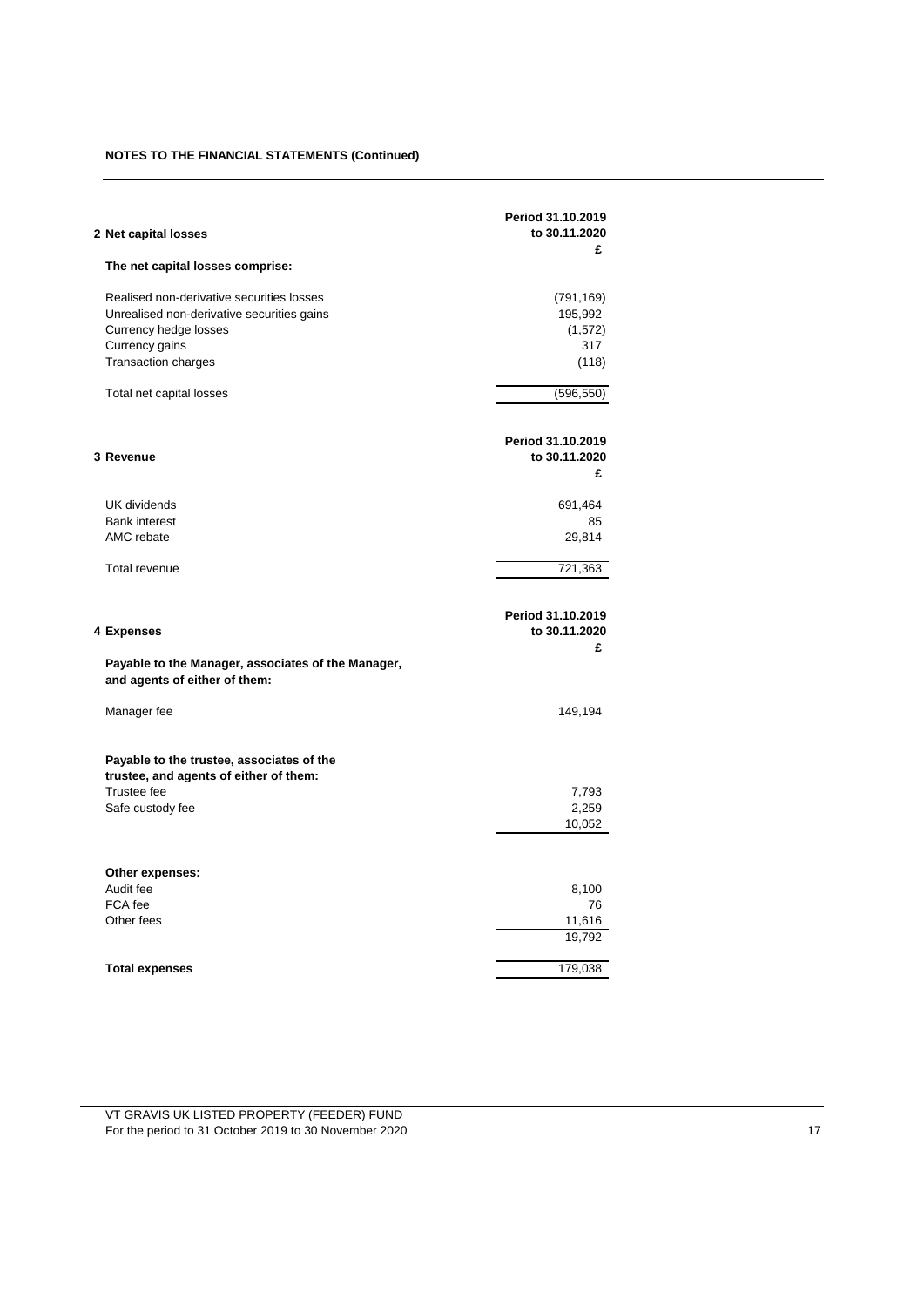| 5 Taxation                                                    | Period 31.10.2019<br>to 30.11.2020<br>£ |
|---------------------------------------------------------------|-----------------------------------------|
| (a) Analysis of charge in the period<br>Overseas tax withheld |                                         |
| Total tax charge for the period (note 5b)                     |                                         |
| (b) Factors affecting current tax charge for the period       |                                         |
| The tax assessed for the period is lower than the             |                                         |
| standard rate of corporation tax in the UK for an             |                                         |
| authorised unit trust 20.00%                                  |                                         |
| The differences are explained below:                          |                                         |
| Net revenue before UK corporation tax                         | 542,190                                 |
| Corporation tax at 20.00%                                     | 108,438                                 |
| Effects of:                                                   |                                         |
| Revenue not subject to UK corporation tax                     | (138, 293)                              |
| Excess management expenses                                    | 29,855                                  |
| Overseas tax                                                  |                                         |
| Total tax charge for period (note 5a)                         |                                         |
|                                                               |                                         |

# **(c) Provision for deferred taxation**

At 30 November 2020 there is a potential deferred tax asset of £29,855 in relation to surplus management expenses. It is unlikely the Trust will generate sufficient taxable profits in the future to utilise this amount and therefore no deferred tax asset has been recognised.

| 6 Finance costs                                 | Period 31.10.2019<br>to 30.11.2020 |
|-------------------------------------------------|------------------------------------|
|                                                 | £                                  |
| First interim distribution                      | 28,484                             |
| Second interim distribution                     | 141,342                            |
| Third interim distribution                      | 196,884                            |
| Fourth interim distribution                     | 209,873                            |
| Final distribution                              | 114,976                            |
|                                                 | 691,559                            |
| Add: Revenue deducted on cancellation of shares | $\mathcal{P}$                      |
| Deduct: Revenue received on issue of shares     | (12)                               |
| Net distribution for the period                 | 691,549                            |
| Interest                                        | 135                                |
| Total finance costs                             | 691,684                            |
| <b>Reconciliation of distributions</b>          |                                    |
| Net revenue after taxation                      | 542,190                            |
| Expenses met by capital                         | 149,359                            |
| Net distribution for the period                 | 691,549                            |
|                                                 |                                    |

VT GRAVIS UK LISTED PROPERTY (FEEDER) FUND For the period to 31 October 2019 to 30 November 2020 18 and 18 and 18 and 18 and 18 and 18 and 18 and 18 and 18 and 18 and 18 and 18 and 18 and 18 and 18 and 18 and 18 and 18 and 18 and 18 and 18 and 18 and 18 and 18 and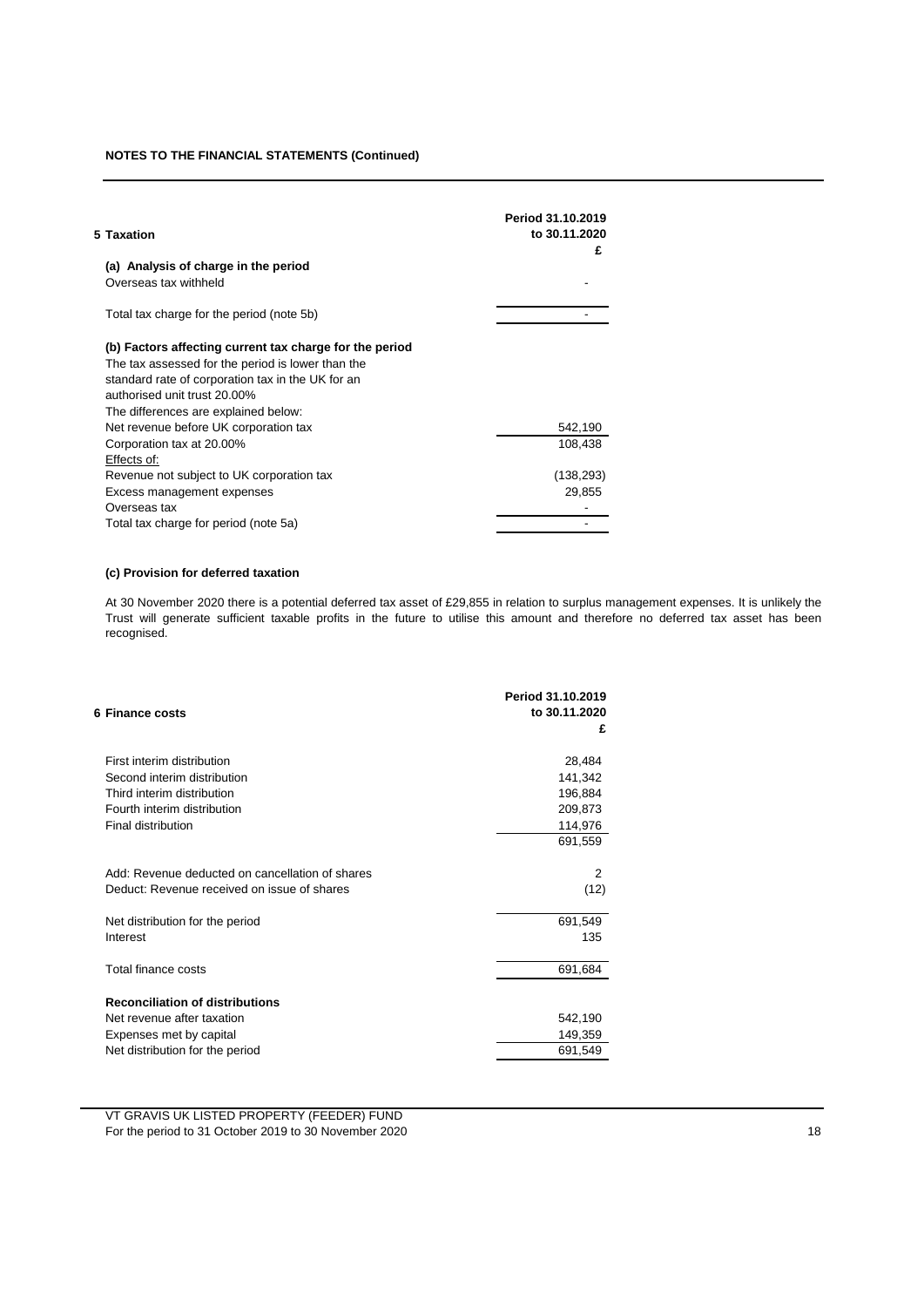| <b>7 Debtors</b>                                                                           | 30.11.2020<br>£ |
|--------------------------------------------------------------------------------------------|-----------------|
| Non-taxable dividends                                                                      | 19,902          |
| Prepayments                                                                                | 181             |
| AMC rebate                                                                                 | 2.337           |
| Amounts receivable on subscriptions                                                        | 311,754         |
|                                                                                            | 334,174         |
| 8 Cash and bank balances                                                                   | 30.11.2020      |
|                                                                                            | £               |
| <b>Bank balances</b>                                                                       | 35,450          |
| Bank overdraft                                                                             | (99)            |
| 9 Creditors                                                                                | 30.11.2020<br>£ |
| Amounts payable for redemption of shares                                                   | 38              |
| Amounts payable on purchase of securities                                                  | 342,753         |
| Amounts payable to the Manager, associates<br>of the Manager and agents of either of them: |                 |
| Manager's periodic charge                                                                  | 11,924          |
| Amounts payable to the Trustee, associates of the Trustee and<br>agents of either of them: |                 |
| Trustee's fees                                                                             | 610             |
| <b>Transaction charges</b>                                                                 | 126             |
| Safe custody fees                                                                          | 1,306           |
|                                                                                            | 2,042           |
| Other accrued expenses                                                                     | 8,800           |
| <b>Total creditors</b>                                                                     | 365,557         |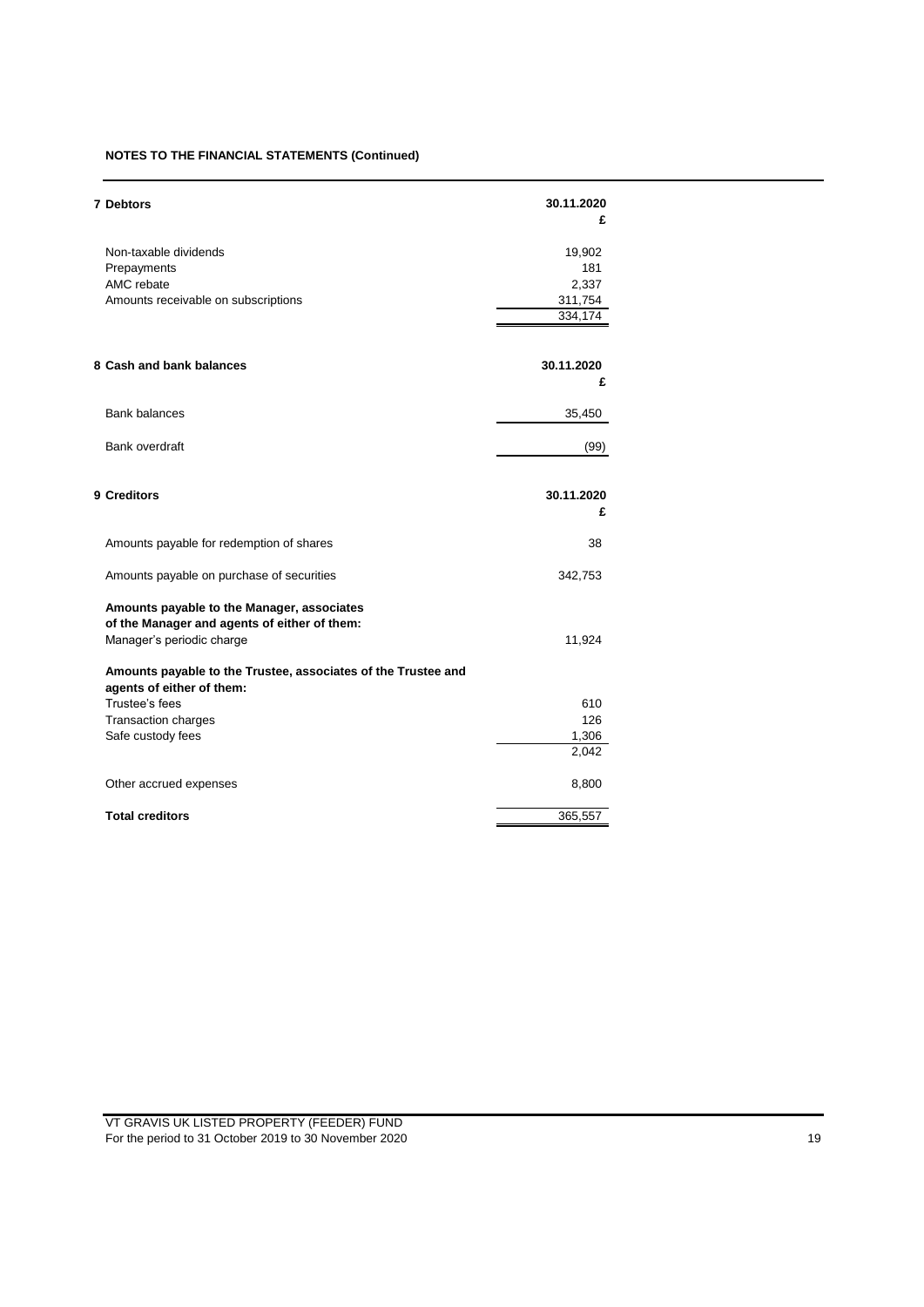#### **10 Units held**

| <b>Class F Net Income GBP</b>                |             |
|----------------------------------------------|-------------|
| Opening units at 31.10.19                    |             |
| Units issued during the period               | 4,010,612   |
| Units cancelled during the period            | (312,002)   |
| Units converted during the period            |             |
| Closing units at 30.11.20                    | 3,698,610   |
| <b>Class F Net Accumulation GBP</b>          |             |
| Opening units at 31.10.19                    |             |
| Units issued during the period               | 25,125,302  |
| Units cancelled during the period            | (8,018,731) |
| Units converted during the period            |             |
| Closing units at 30.11.20                    | 17,106,571  |
| <b>Class F Net Accumulation EUR (Hedged)</b> |             |
| Opening units at 02.04.20                    |             |
| Units issued during the period               | 54,424      |
| Units cancelled during the period            |             |
| Units converted during the period            |             |
| Closing units at 30.11.20                    | 54,424      |
| <b>Class F Net Accumulation USD (Hedged)</b> |             |
| Opening units at 02.04.20                    |             |
| Units issued during the period               | 38,964      |
| Units cancelled during the period            |             |
| Units converted during the period            |             |
| Closing units at 30.11.20                    | 38,964      |

#### **11 Risk management policies**

In pursuing its investment objective as stated on page 1, the Trust holds a number of financial instruments. The Trust's financial instruments comprise securities and other investments, cash balances, debtors and creditors that arise directly from its operations, for example, in respect of sales and purchases awaiting settlement, amounts receivable for issues and payable for redemptions and debtors for accrued revenue. The main risks arising from the Trust's financial instruments, those of its underlying holdings and the Manager's policies for managing these risks are summarised below. These policies have been applied throughout the period.

### **Credit risk**

Credit risk is the risk that a counterparty may be unable or unwilling to make a payment or fulfil contractual obligations. This may be in terms of an actual default or by deterioration in a counterparty's credit quality.

Certain transactions in securities that the Trust enters into expose it to the risk that the counterparty will not deliver the investment for a purchase, or cash for a sale after the Trust has fulfilled its responsibilities. The Trust only buys and sells investments through brokers which have been approved by the Manager as acceptable counterparties and fund management companies. In addition, limits are set to the exposure to any individual broker that may exist at any time and changes in brokers' financial ratings are reviewed. Credit risk also arises on cash held within financial institutions. Credit risk on cash balances is mitigated by ensuring that cash is held with financial institutions that are at least investment grade credit related.

#### **Interest rate risk**

Interest rate risk is the risk that the value of the Trust's investments will fluctuate as a result of interest rate changes. The amount of revenue receivable from bank balances or payable on bank overdrafts will be affected by fluctuations in interest rate. At the period end, the fund held cash and bank balances of £35,450 and bank overdraft of £99.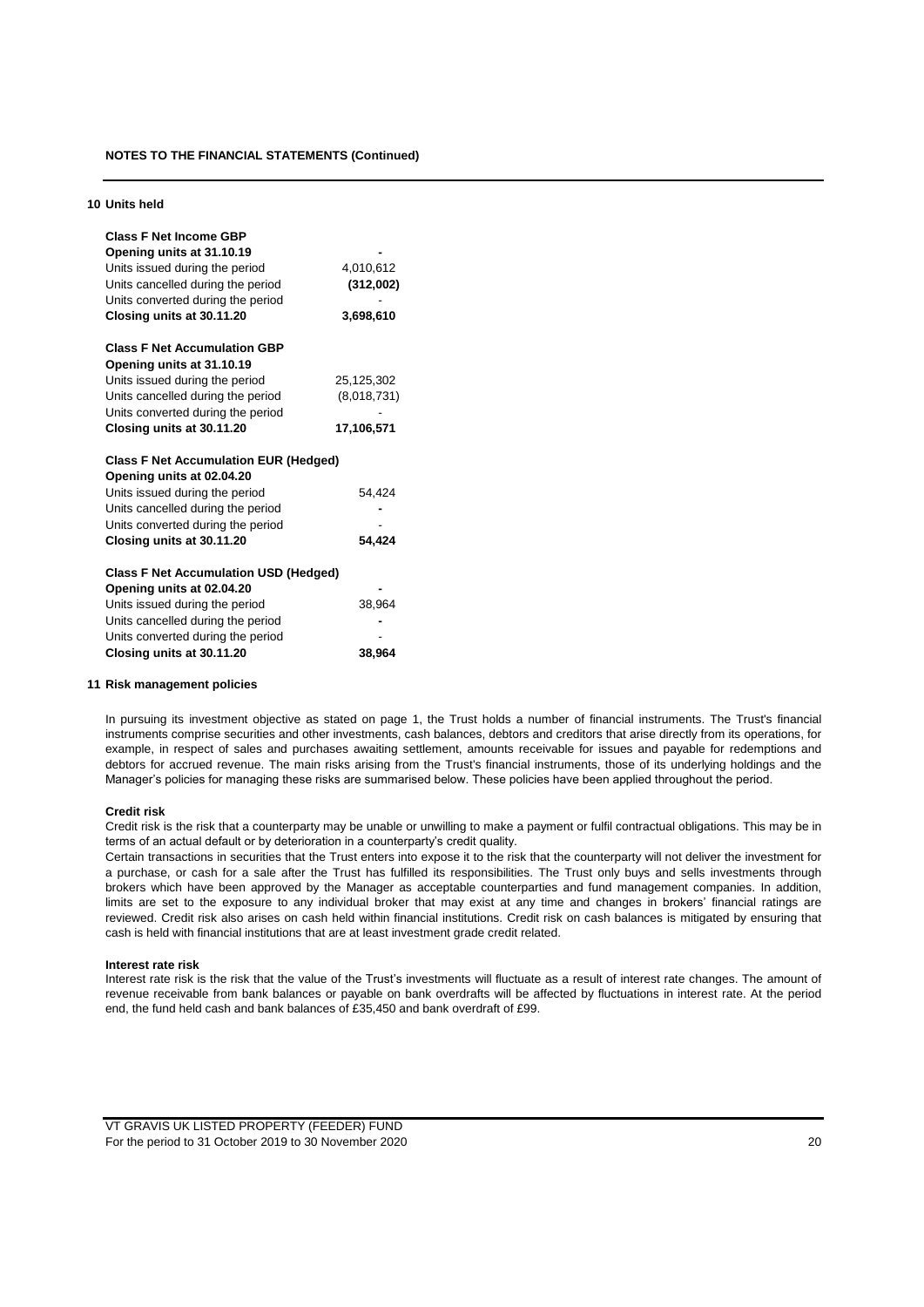#### **11 Risk management policies (continued)**

#### **Foreign currency risk**

Foreign currency risk is the risk that the sterling value of investments will fluctuate as a result of exchange rate movements. Assets denominated in currencies other than sterling will provide direct exposure to currency risk as a consequence of the movement in foreign exchange rates when calculating the sterling equivalent value.

Where the Fund invests in non-sterling assets, the investment manager allows for the foreign currency risk when considering whether to invest and does not seek to hedge this risk.

This risk is not actively managed.

The table below shows the direct foreign currency risk profile:

|                 | 30.11.2020 |
|-----------------|------------|
|                 |            |
| Euro            | 57,182     |
| US Dollars      | 34,232     |
|                 | 91,414     |
| Pounds sterling | 20,638,729 |
| Net assets      | 20,730,143 |

#### **Leverage**

The Fund did not employ any significant leverage during the current period.

#### **Liquidity risk**

The Trust's assets comprise mainly of readily realisable securities. The main liability of the Trust is the redemption of any shares that the investors wish to sell. Assets of the Trust may need to be sold if insufficient cash is available to finance such redemptions.

All financial liabilities are payable in one period or less, or on demand.

#### **Market price risk**

Market price risk is the risk that the value of the Trust's financial instruments will fluctuate as a result of changes in market prices caused by factors other than interest rate or foreign currency movement. Market price risk arises primarily from uncertainty about the future prices of financial instruments that the Trust holds.

Market price risk represents the potential loss the Trust may suffer through holding market positions in the face of price movements. The Trust's investment portfolio is exposed to price fluctuations, which are monitored by the Manager in pursuance of the investment objective and policy. The risk is generally regarded as consisting of two elements – stock specific risk and market risk. Adhering to investment guidelines and avoiding excessive exposure to one particular issuer can limit stock specific risk. Subject to compliance with the investment objective, spreading exposure across a broad range of global stocks can mitigate market risk.

A 10% increase in the value of the Trust's portfolio would have the effect of increasing the return and net assets by £2,074,623. A 10% decrease would have an equal and opposite effect.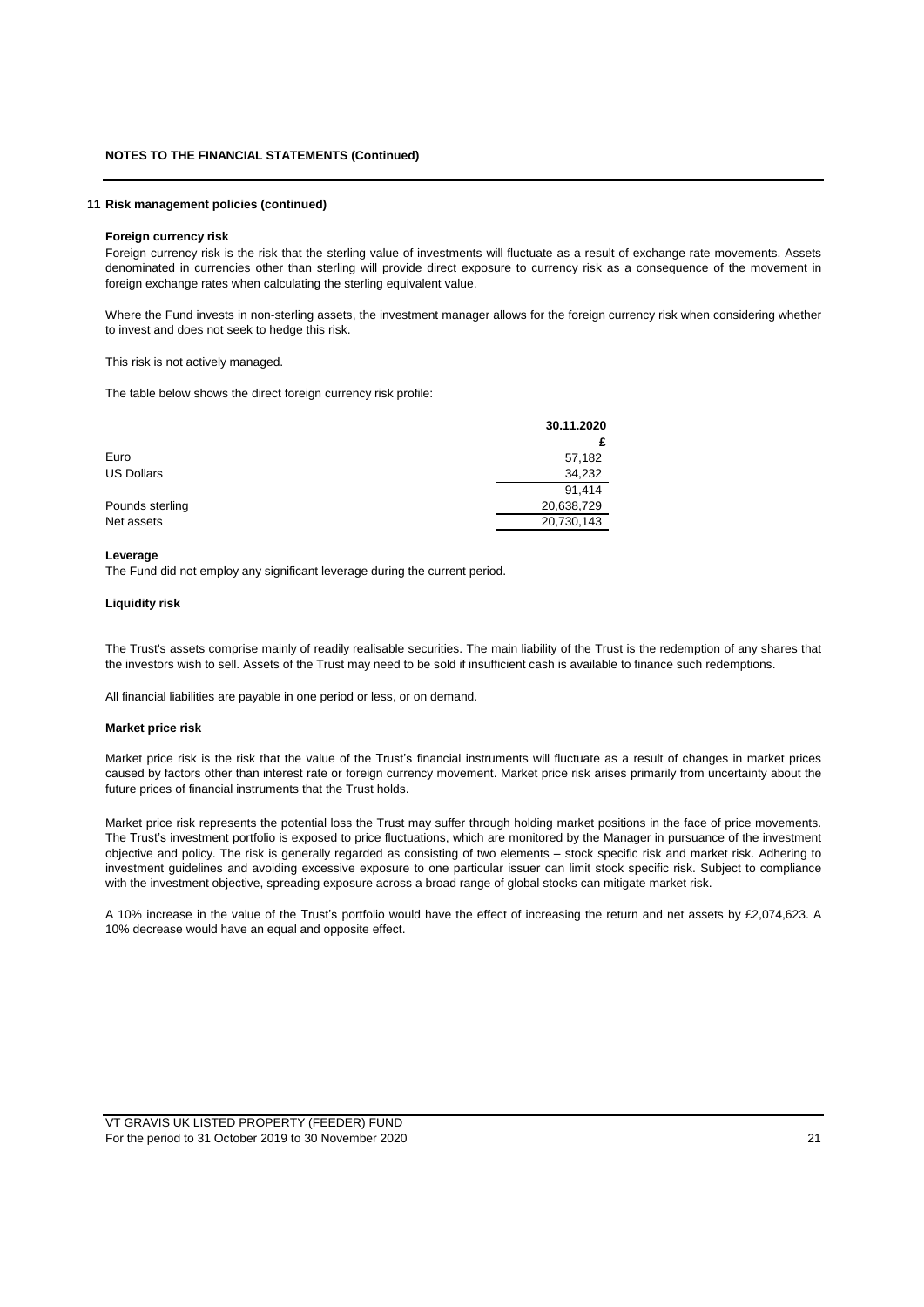#### **11 Risk management policies (continued)**

#### **Fair value disclosure**

The fair value hierarchy is intended to prioritise the inputs that are used to measure the fair value of assets and liabilities. The highest priority is given to quoted prices and the lowest priority to un-observable inputs. The criteria applied to the fair values levels in these financial statements are as follows:

A Fair value based on a quoted price for an identical instrument in an active market

B Fair value based on the price of a recent transaction for an identical instrument

C1 Fair value based on a valuation technique using observable market data

C2 Fair value based on a valuation technique that relies significantly on non-observable market data

|                                                             | Assets   | Liabilities |
|-------------------------------------------------------------|----------|-------------|
|                                                             | (E000's) | (£000's)    |
| A Quoted prices for identical instruments in active markets | 20.746   |             |

### **12 Contingent assets and liabilities**

At 30 November 2020, the fund had no contingent liabilities or commitments.

#### **13 Post balance sheet events**

As indicated in the accounting policies in Note 1, the investments have been valued at the closing valuation point on 30 November 2020. Since that date, the Trust's quoted price has moved as follows for each share class:

| <b>Share Class</b>                               |            | Price (GBp) at 30 Nov 2020  | Price (GBp) at 30 Mar 2021  |
|--------------------------------------------------|------------|-----------------------------|-----------------------------|
| F Income GBP                                     |            | 96.5119                     | 99.8937                     |
| F Accumulation GBP                               |            | 99.7796                     | 103.8628                    |
|                                                  |            | Price (EURc) at 30 Nov 2020 | Price (EURc) at 30 Mar 2021 |
| F Accumulation EUR                               |            | 117.0339                    | 121.7569                    |
|                                                  |            | Price (USDc) at 30 Nov 2020 | Price (USDc) at 30 Mar 2021 |
| F Accumulation USD                               |            | 118.2577                    | 123.5366                    |
| <b>14 Direct Transaction Costs</b>               |            |                             |                             |
|                                                  | 30.11.2020 |                             |                             |
|                                                  | £          | $\frac{9}{6}$               |                             |
| Analysis of total purchase costs                 |            |                             |                             |
| Purchases in the period before transaction costs | 26,570,042 |                             |                             |
| Commissions                                      |            | 0.00%                       |                             |
| Taxes & levies                                   |            | 0.00%                       |                             |
| Total purchase costs                             |            | 0.00%                       |                             |
| Total purchases including transaction costs      | 26,570,042 |                             |                             |
|                                                  |            |                             |                             |

VT GRAVIS UK LISTED PROPERTY (FEEDER) FUND For the period to 31 October 2019 to 30 November 2020 **22**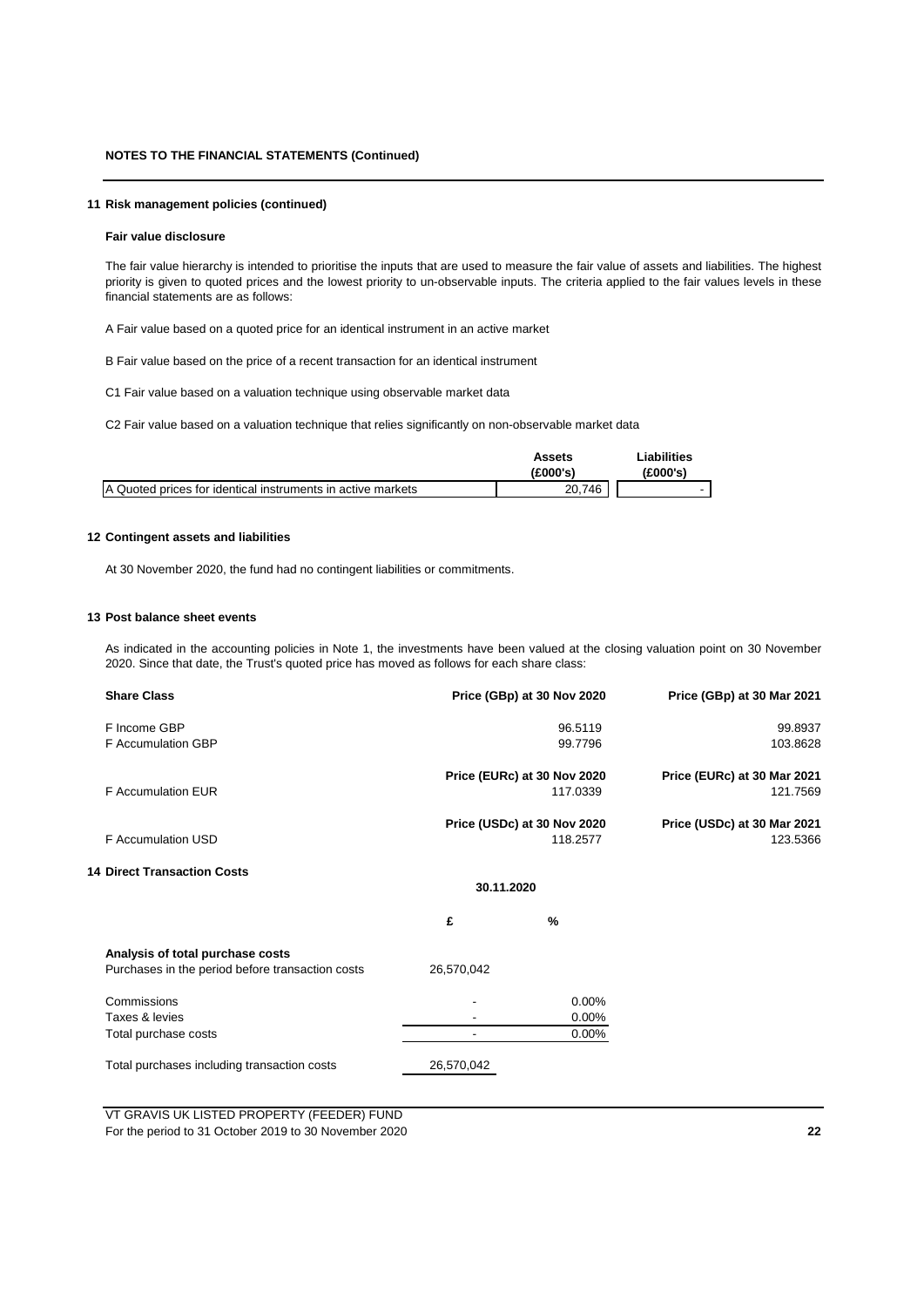# **14 Direct Transaction Costs (Continued)**

|                                          | 30.11.2020 |       |  |
|------------------------------------------|------------|-------|--|
|                                          | £          | %     |  |
| Analysis of total sale costs             |            |       |  |
| Sales in period before transaction costs | 5,828,504  |       |  |
| Commissions                              | -          | 0.00% |  |
| Taxes & levies                           |            | 0.00% |  |
| Total sales costs                        |            | 0.00% |  |
| Total sales including transaction costs  | 5,828,504  |       |  |

The following represents the total of each type of transaction cost, expressed as a percentage of the Trust's average net asset value in the period:

|                | 2020 | % of average<br>net asset value |
|----------------|------|---------------------------------|
| Commissions    | -    | 0.00%                           |
| Taxes & levies | -    | $0.00\%$                        |
|                | -    | 0.00%                           |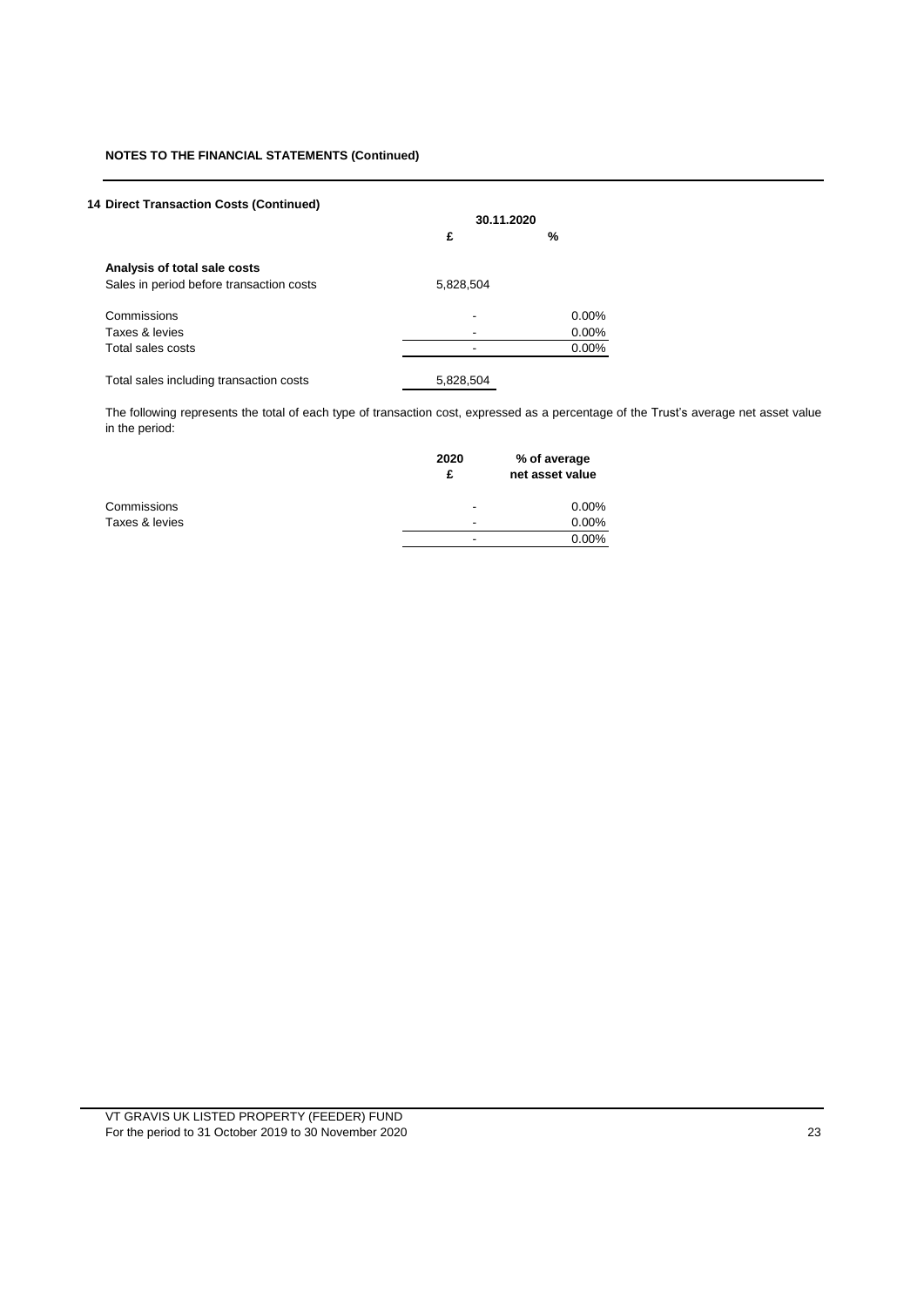# **Interim distributions in pence per share for all share classes**

Group 1: Units purchased prior to 31 October 2019 Group 2 : Units purchased on or after 31 October 2019 and on or before 29 November 2019

| Payment  | Unit    | Share            | <b>Net</b> | Equalisation | <b>Distribution</b> |
|----------|---------|------------------|------------|--------------|---------------------|
| date     | type    | Class            | revenue    |              | paid / allocated    |
|          |         |                  | 2019       | 2019         | 2019                |
|          |         |                  |            |              |                     |
| 31.12.19 | group 1 | F Net Income GBP | 0.1558p    |              | 0.1558p             |
| 31.12.19 | group 2 | F Net Income GBP | 0.1558p    |              | 0.1558p             |
|          |         |                  |            |              |                     |
| 31.12.19 | group 1 | F Net Acc GBP    | 0.1558p    |              | 0.1558p             |
| 31.12.19 | group 2 | F Net Acc GBP    | 0.1558p    |              | 0.1558p             |

# **Interim distributions in pence per share for all share classes**

Group 1: Units purchased prior to 30 November 2019

Group 2 : Units purchased on or after 30 November 2019 and on or before 28 February 2020

| Payment  | Unit    | Share            | <b>Net</b> | Equalisation | <b>Distribution</b> |
|----------|---------|------------------|------------|--------------|---------------------|
| date     | type    | Class            | revenue    |              | paid / allocated    |
|          |         |                  | 2020       | 2020         | 2020                |
|          |         |                  |            |              |                     |
| 31.03.20 | group 1 | F Net Income GBP | 0.6530p    |              | 0.6530p             |
| 31.03.20 | group 2 | F Net Income GBP | 0.6527p    | 0.0003p      | 0.6530p             |
|          |         |                  |            |              |                     |
| 31.03.20 | group 1 | F Net Acc GBP    | 0.6539p    |              | 0.6539p             |
| 31.03.20 | group 2 | F Net Acc GBP    | 0.6536p    | 0.0003p      | 0.6539p             |

# **Interim distributions in pence per share for all share classes**

Group 1: Units purchased prior to 28 February 2020

Group 2 : Units purchased on or after 28 February 2020 and on or before 29 May 2020

| Payment  | Unit    | Share            | Net     | Equalisation                 | <b>Distribution</b> |
|----------|---------|------------------|---------|------------------------------|---------------------|
| date     | type    | Class            | revenue |                              | paid / allocated    |
|          |         |                  | 2020    | 2020                         | 2020                |
|          |         |                  |         |                              |                     |
| 30.06.20 | group 1 | F Net Income GBP | 0.8281p |                              | 0.8281p             |
| 30.06.20 | group 2 | F Net Income GBP | 0.8281p |                              | 0.8281p             |
|          |         |                  |         |                              |                     |
| 30.06.20 | group 1 | F Net Acc GBP    | 0.8346p |                              | 0.8346p             |
| 30.06.20 | group 2 | F Net Acc GBP    | 0.8346p |                              | 0.8346p             |
|          |         |                  |         |                              |                     |
| 30.06.20 | group 1 | F Net Acc EUR    | 0.8817c |                              | 0.8817c             |
| 30.06.20 | group 2 | F Net Acc EUR    | 0.8817c | $\qquad \qquad \blacksquare$ | 0.8817c             |
|          |         |                  |         |                              |                     |
| 30.06.20 | group 1 | F Net Acc USD    | 0.8078c |                              | 0.8078c             |
| 30.06.20 | group 2 | F Net Acc USD    | 0.8078c |                              | 0.8078c             |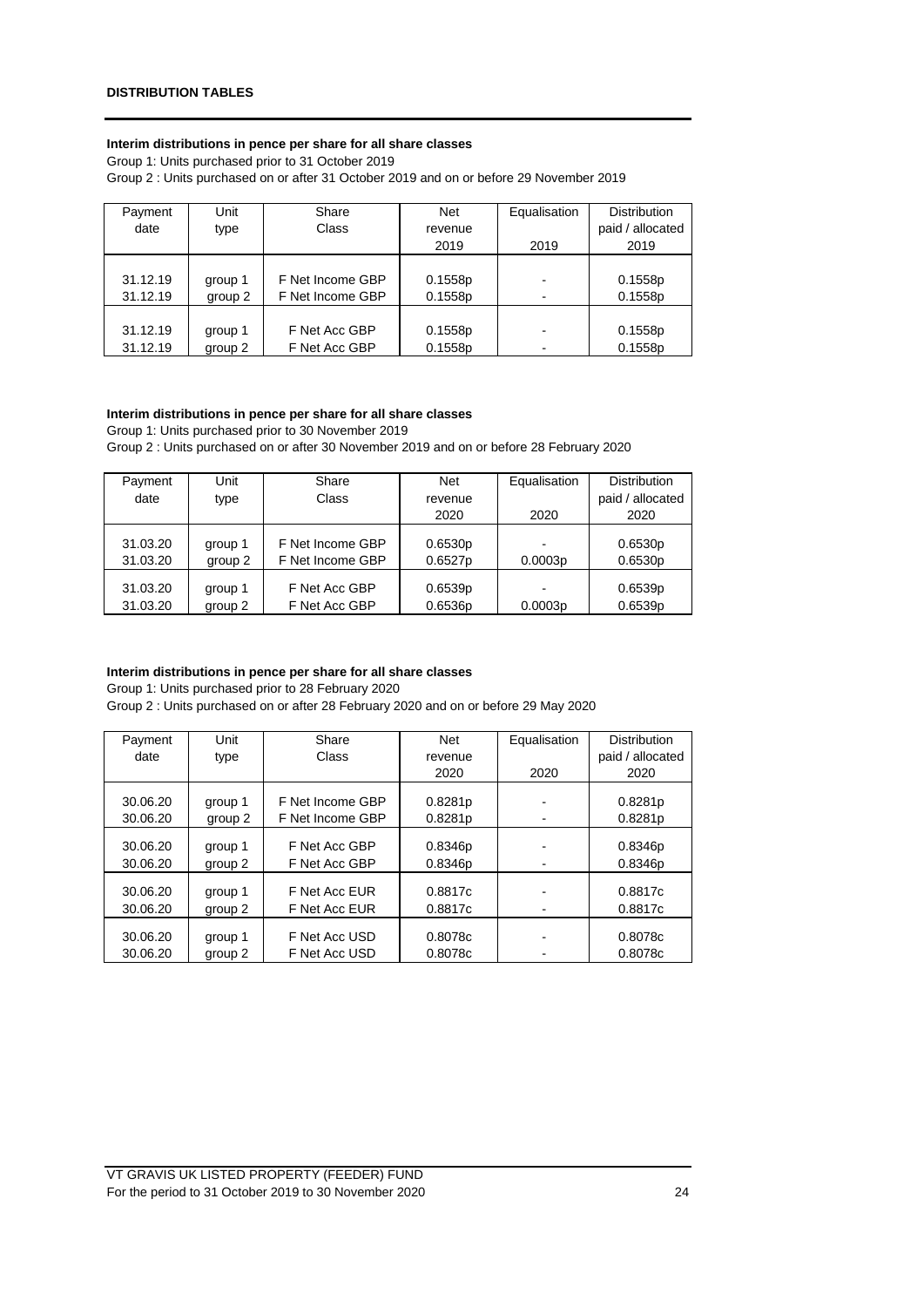# **Interim distributions in pence per share for all share classes**

Group 1: Units purchased prior to 29 May 2020

Group 2 : Unis purchased on or after 29 May 2020 and on or before 28 August 2020

| Payment  | Unit    | Share            | <b>Net</b> | Equalisation | <b>Distribution</b> |
|----------|---------|------------------|------------|--------------|---------------------|
| date     | type    | Class            | revenue    |              | paid / allocated    |
|          |         |                  | 2020       | 2020         | 2020                |
|          |         |                  |            |              |                     |
| 30.09.20 | group 1 | F Net Income GBP | 1.0296p    |              | 1.0296p             |
| 30.09.20 | group 2 | F Net Income GBP | 1.0296p    |              | 1.0296p             |
|          |         |                  |            |              |                     |
| 30.09.20 | group 1 | F Net Acc GBP    | 1.0473p    |              | 1.0473p             |
| 30.09.20 | group 2 | F Net Acc GBP    | 1.0473p    |              | 1.0473p             |
|          |         |                  |            |              |                     |
| 30.09.20 | group 1 | F Net Acc EUR    | 1.1011c    |              | 1.1011c             |
| 30.09.20 | group 2 | F Net Acc EUR    | 1.1011c    |              | 1.1011c             |
|          |         |                  |            |              |                     |
| 30.09.20 | group 1 | F Net Acc USD    | 0.9425c    |              | 0.9425c             |
| 30.09.20 | group 2 | F Net Acc USD    | 0.9425c    |              | 0.9425c             |

# **Final distributions in pence per share for all share classes**

Group 1: Units purchased prior to 28 August 2020

Group 2 : Units purchased on or after 28 August 2020 and on or before 30 November 2020

| Payment  | Unit    | Share            | <b>Net</b> | Equalisation | <b>Distribution</b> |
|----------|---------|------------------|------------|--------------|---------------------|
| date     | type    | Class            | revenue    |              | paid / allocated    |
|          |         |                  | 2020       | 2020         | 2020                |
|          |         |                  |            |              |                     |
| 30.09.20 | group 1 | F Net Income GBP | 0.5378p    |              | 0.5378p             |
| 30.09.20 | group 2 | F Net Income GBP | 0.5378p    |              | 0.5378p             |
|          |         |                  |            |              |                     |
| 30.09.20 | group 1 | F Net Acc GBP    | 0.5529p    |              | 0.5529p             |
| 30.09.20 | group 2 | F Net Acc GBP    | 0.5529p    |              | 0.5529p             |
|          |         |                  |            |              |                     |
| 30.09.20 | group 1 | F Net Acc EUR    | 0.5805c    |              | 0.5805c             |
| 30.09.20 | group 2 | F Net Acc EUR    | 0.5805c    |              | 0.5805c             |
|          |         |                  |            |              |                     |
| 30.09.20 | group 1 | F Net Acc USD    | 0.4921c    |              | 0.4921c             |
| 30.09.20 | group 2 | F Net Acc USD    | 0.4921c    |              | 0.4921c             |

# **EQUALISATION**

Equalisation applies only to shares purchased during the distribution period (Group 2 shares). It represents the accrued revenue included in the purchase price of the shares. It is returned with the distribution as a capital repayment. It is not liable to income tax but must be deducted from the cost of the shares for capital gains tax purposes.

#### **Information for corporate shareholders**

A corporate shareholder receives the distribution shown on the voucher enclosed with this report as follows:

i) 99.98% of the total dividend allocation together with the tax credit is received as franked investment income.

ii) 0.02% of the dividend allocation is received as an annual payment received after deduction of income tax at the lower rate and is liable to corporation tax. It is not franked investment income.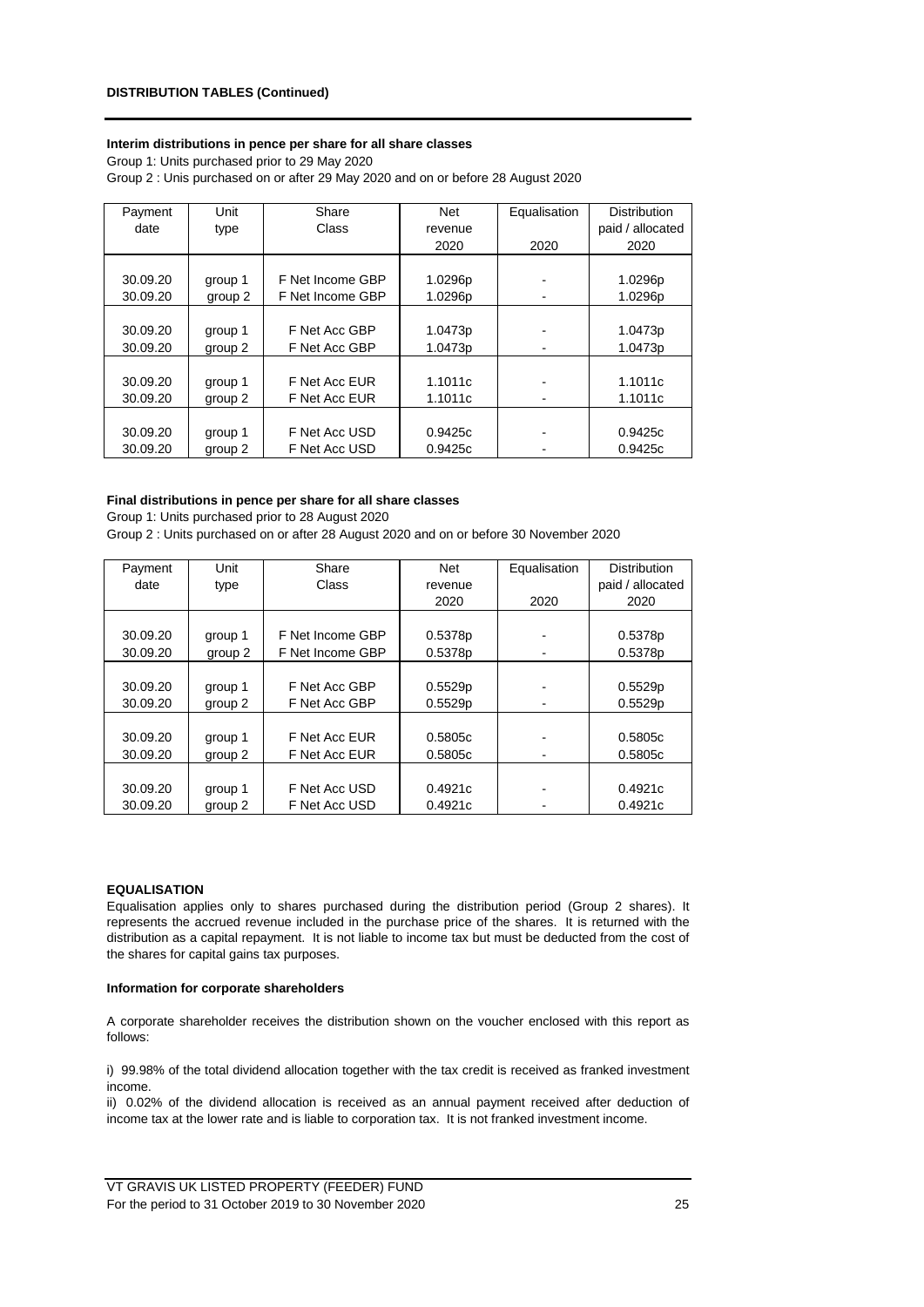### **Distributions**

Distributions of the revenue of the Trust will be made to unitholders on or before 30 November each year and interim allocations of revenue on or before the last day of February, 31 May and 31 August.

### **Individual unitholders**

Income tax: HM Revenue & Customs changed the taxation of dividends on 6 April 2016. Dividend tax credits were abolished and replaced by a tax-free annual dividend allowance currently standing at £2,000 (2020/21). UK resident unitholders are now subject to new, higher rates of tax on dividend income in excess of the annual allowance. The actual rate depends on the individual's tax rate band.

Capital gains tax: Individual unitholders resident in the UK for tax purposes may be liable to capital gains tax on realisation of their shares as with other chargeable assets. However, the first £12,300 (2020/21) of gains each year are presently tax free for individuals. Gains in excess of that amount are charged at the rate of tax applicable to the individual tax payer.

### **Taxation**

The Trust will pay no corporation tax on its profits for the period to 30 November 2020 and capital gains within the Trust will not be taxed.

### **Corporate unitholders**

Companies resident for tax purposes in the UK which hold shares should note that AUT distributions are streamed into both franked and unfranked income. The unfranked income element will be treated as an annual payment which has been subject to income tax at a rate of 20% and will be liable to tax accordingly. On realisation of their shares, UK resident companies may be liable to pay corporation tax on any capital gains.

The above information on taxation is only a general summary, and unitholders should consult their own tax advisors in relation to their own circumstances. unitholders should also note that the position as outlined may change to reflect future changes in tax legislation.

### **Issue and redemption of shares**

Valu-Trac Investment Management Limited is the Manager and Registrar. Valu-Trac Investment Management Limited will receive requests for the purchase or sale of shares at any time during normal business hours. Instructions may be given by email to (GULP@valu-trac.com) or by sending an application form to the Registrar. Application forms are available from the Registrar.

The price of shares will be determined by reference to a valuation of the Trust's net assets at 12:00 noon on each dealing day.

The Manager has the right to reject, on reasonable grounds relating to the circumstances of the applicant, any application for shares in whole or part, and in this event the Manager will return any money sent, or the balance of such monies, at the risk of the applicant.

Any subscription monies remaining after a whole number of shares has been issued will not be returned to the applicant. Instead, smaller denomination shares will be issued in such circumstances.

A contract note giving details of the shares purchased and the price used will be issued by the Registrar by the end of the business day following the valuation point by reference to which the purchase price is determined.

Ownership of units will be evidenced by an entry on the Trust's Register of Unitholders. Certificates will not be issued. Statements in respect of periodic distributions of revenue will show the number of units held by the recipient in respect of which the distribution is made. Individual statements of a unitholder's shares will also be issued at any time on request by the registered holder.

Where units are redeemed, payment will be made not later than the close of business on the fourth business day following the next valuation point after receipt by the Manager of a request for redemption. The minimum value of units that a unitholder may hold is £100 for all unit classes. The Manager may at its discretion accept subscriptions lower than the minimum amount.

The most recent issue and redemption prices are available from the Manager.

# **Alternative Investment Fund Managers Directive**

Under the EU's Alternative Investment Fund Managers Directive (AIFMD) 2013, the Trust has been designated an Alternative Investment Fund. The Manager, Valu-Trac Investment Management Limited, ("Valu-Trac") has been appointed as the Alternative Investment Fund Manager (AIFM). The AIFMD has had little impact on the operating costs or management of VT Gravis UK Listed Property (Feeder) Fund.

To comply with the AIFMD, information about the AIFM's remuneration policies and disclosures is available from Valu-Trac Investment Management Limited on its website. The Trust does not employ any staff directly from the AIFM, so there are no quantitative disclosures in this report.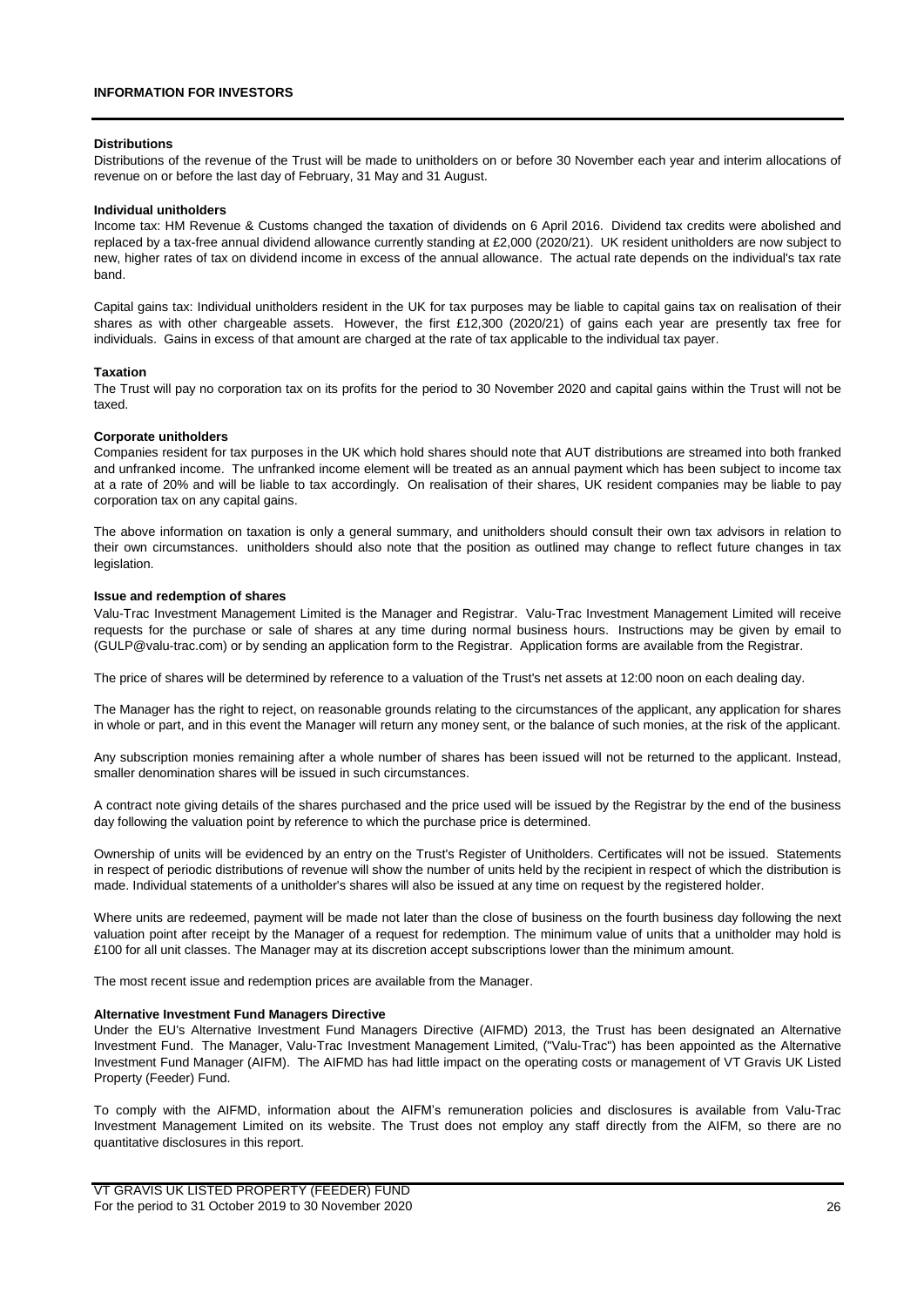# **CORPORATE DIRECTORY**

| <b>Alternative</b>     | Valu-Trac Investment Management Limited                     |  |  |
|------------------------|-------------------------------------------------------------|--|--|
| <b>Investment Fund</b> | Orton                                                       |  |  |
| <b>Manager</b>         | Moray                                                       |  |  |
|                        | <b>IV327OE</b>                                              |  |  |
|                        |                                                             |  |  |
|                        | Telephone: 01343 880344                                     |  |  |
|                        | Fax: 01343 880267                                           |  |  |
|                        | Email: GULP@valu-trac.com                                   |  |  |
|                        |                                                             |  |  |
|                        | Authorised and regulated by the Financial Conduct Authority |  |  |
|                        | Registered in England No 2428648                            |  |  |
|                        |                                                             |  |  |
| Investment             | <b>Gravis Advisory Limited</b>                              |  |  |
| <b>Adviser</b>         | 24 Savile Row                                               |  |  |
|                        | London                                                      |  |  |
|                        | <b>W1S2ES</b>                                               |  |  |
|                        |                                                             |  |  |
| <b>Trustee</b>         | NatWest Trustee and Depositary Services Limited             |  |  |
|                        | House A                                                     |  |  |
|                        | Floor 0, 175 Glasgow Road                                   |  |  |
|                        | Gogarburn                                                   |  |  |
|                        | Edinburgh                                                   |  |  |
|                        | <b>EH12 1HQ</b>                                             |  |  |
|                        |                                                             |  |  |
|                        | Authorised and regulated by the Financial Conduct Authority |  |  |
|                        |                                                             |  |  |
| <b>Auditor</b>         | Johnston Carmichael LLP                                     |  |  |
|                        | Commerce House                                              |  |  |
|                        | South Street                                                |  |  |
|                        | Elgin                                                       |  |  |
|                        | Moray                                                       |  |  |
|                        | <b>IV30 1JE</b>                                             |  |  |
|                        |                                                             |  |  |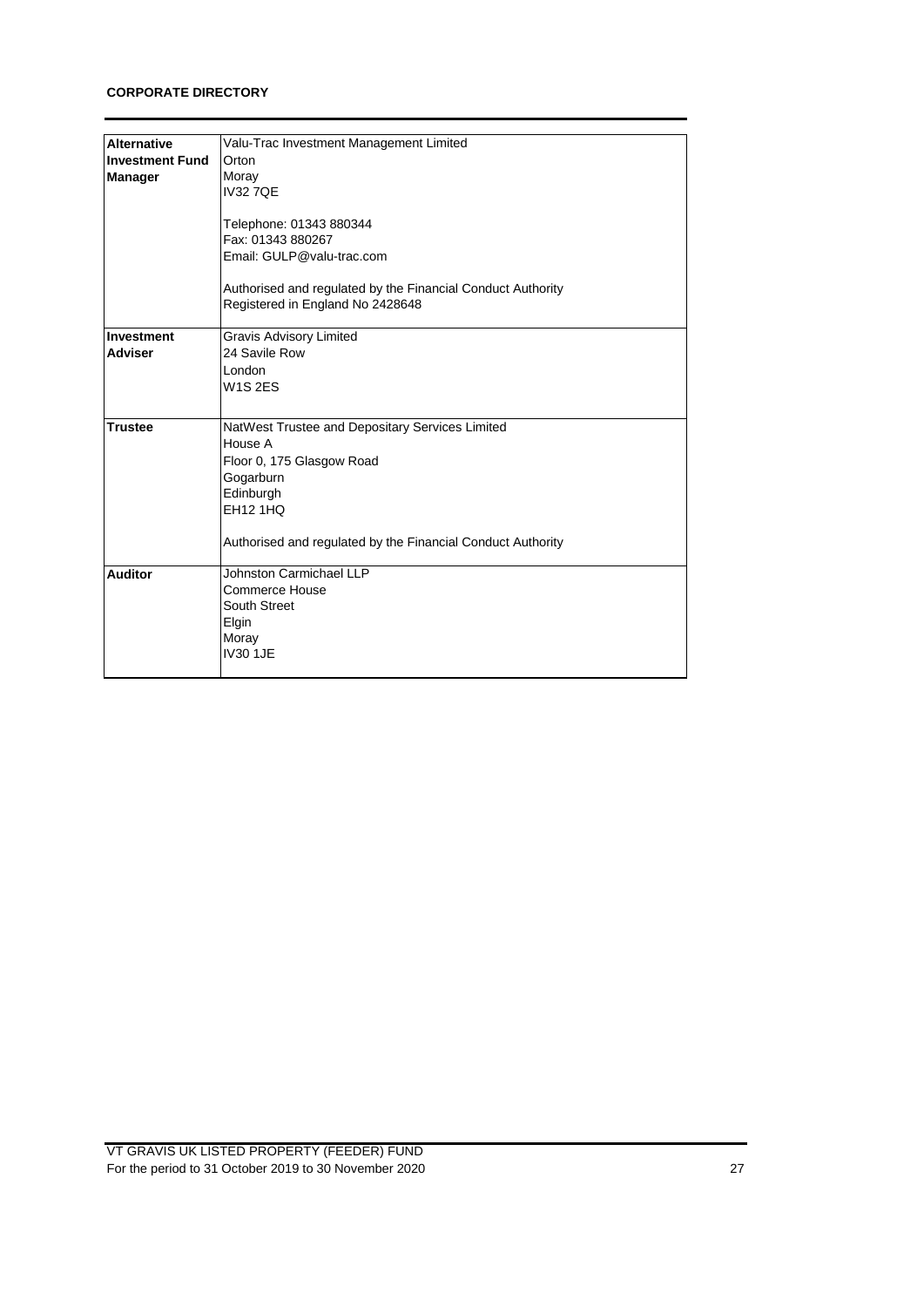# **Statement by the Authorised Fund Manager (AFM) to the unitholders of VT Gravis UK Listed Property (Feeder) Fund on the outcome of the AFM's assessment of the value provided to unitholders**

For the period ended 30 November 2020

This assessment is to establish what VT Gravis UK Listed Property (Feeder) Fund (the Trust) has delivered to you in return for the price you have had to pay.

The AFM is the Manager of the Trust, Valu-Trac Investment Management Limited (Valu-Trac). The Investment Adviser is Gravis Advisory Limited.

The Trust was launched on 31 October 2019.

The investment objective is to achieve income and capital growth through investment in the VT Gravis UK Listed Property (PAIF) Fund.

Investment Policy:

The Trust will invest all or substantially all of its assets in the Class F units of the VT Gravis UK Listed Property (PAIF) Fund. To the extent that the Trust is not fully invested in the VT Gravis UK Listed Property (PAIF) Fund, the Trust will hold its remaining assets in cash.

|                                              | At and for the period ended |
|----------------------------------------------|-----------------------------|
|                                              | <b>30 Nov</b><br>2020       |
| <b>Value of Trust</b>                        |                             |
| F Net Income GBP <sup>1</sup>                | £3,570k                     |
| $F$ Net Accumulation GBP <sup>1</sup>        | £17,069k                    |
| F Net Accumulation EUR (Hedged) <sup>2</sup> | $\epsilon$ 64k              |
| F Net Accumulation USD (Hedged) <sup>2</sup> | \$46k                       |
| <b>Units outstanding</b>                     |                             |
| F Net Income GBP                             | 3,699k                      |
| F Net Accumulation GBP                       | 17,107k                     |
| F Net Accumulation EUR (Hedged)              | 54k                         |
| F Net Accumulation USD (Hedged)              | 39k                         |
| NAV per unit                                 |                             |
| F Net Income GBP                             | 96.51p                      |
| F Net Accumulation GBP                       | 99.78p                      |
| F Net Accumulation EUR (Hedged)              | 117.03c                     |
| F Net Accumulation USD (Hedged)              | 118.26c                     |
| Dividend per unit                            |                             |
| F Net Income GBP                             | 3.20 <sub>p</sub>           |
| F Net Accumulation GBP                       | 3.24p                       |
| F Net Accumulation EUR (Hedged)              | 2.56c                       |
| F Net Accumulation USD (Hedged)              | 2.24c                       |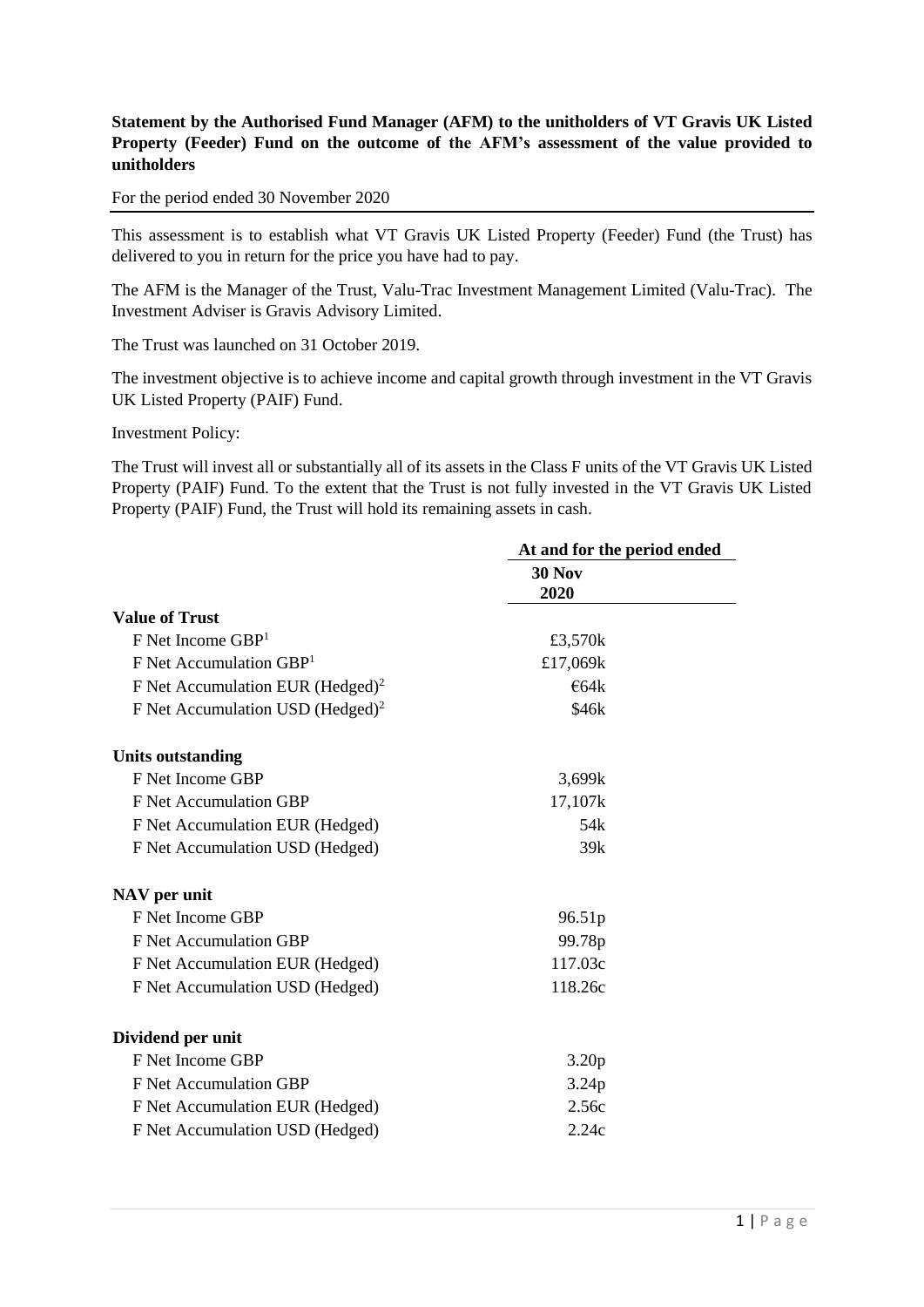| Net gains/(losses) before expenses |                        |
|------------------------------------|------------------------|
| Capital (losses)                   | $(\text{\pounds}596k)$ |
| Total Net gain                     | £95k                   |

*1 Share classes launched on 31 October 2019 at 100p 2 Share classes launched 2 April 2020 at 100c*

The Trust does not have a specific benchmark. However, the performance of the Trust can be measured by considering whether the objective is achieved (i.e. whether there is capital growth over the medium to long term).

|                                                | Cumulative gain to 30 Nov 2020 |  |
|------------------------------------------------|--------------------------------|--|
|                                                | <b>Total</b>                   |  |
| Increase/(decrease) in NAV per unit            |                                |  |
| F Net Income GBP (dividends paid are excluded) | $(3.5\%)$                      |  |
| F Net Accumulation GBP                         | $(0.2\%)$                      |  |
| F Net Accumulation EUR (Hedged)                | 17.0%                          |  |
| F Net Accumulation USD (Hedged)                | 18.3%                          |  |
|                                                |                                |  |

In carrying out the assessment of value the following criteria were considered:

# **1. Quality of service**

The AFM considers that a good level of service was provided to unitholders by all parties involved commensurate to the amount paid by the Trust for those services. The AFM monitors the following operational services:

Trustee – NatWest Trustee and Depositary Services Limited

Custodian – RBC Investor Services Trust, UK branch (RBC)

The external audit is conducted by Johnston Carmichael LLP

These services are essential in ensuring that the Trust operated efficiently and in the case of the Trustee and Custodian the service is supervised on an on-going daily basis by the AFM. As a unitholder this means that you can be certain that your requests such as investment and redemption of the Trust's units will always be carried out exactly as set out in the documentation.

Valu-Trac does not delegate any of the core functions of the Trust such as Trust administration, Trust accounting and transfer agency. This means that the AFM directly employs and supervises the individuals who are carrying out this work and that those undertaking the work are appropriately qualified and experienced. Due to this high level of supervision and control of these functions the AFM believes that the unitholders can be certain that their instructions will be carried out efficiently and that the reporting they receive is timely and focused. The AFM works closely with Gravis Advisory Limited to coordinate mailings such as annual letters with dividend vouchers and financial reports to avoid excessive correspondence whilst providing all required reporting on a timely and clear basis. This also has ensured that the AFM has responded to any enquiries from unitholders fully and promptly.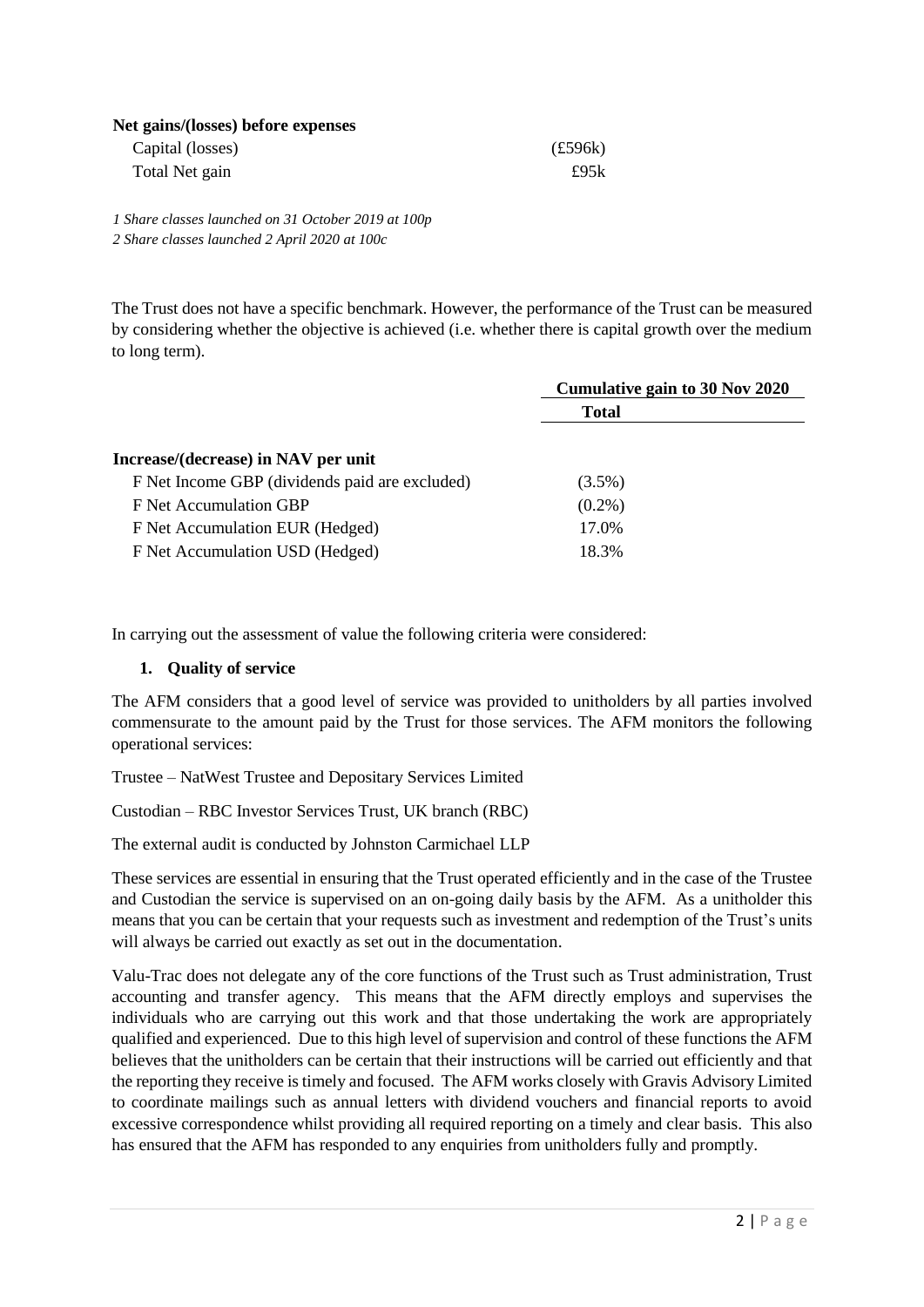# **2. Performance**

The AFM has assessed performance of the Trust net of all the charges that are outlined in its prospectus. The objective of the Trust is two-fold; achieve income and capital growth with capital growth being measured over the medium to long term. However the Trust was only launched at the end of October 2019 so the performance up to 30 November 2020 is presented below for all unit classes from their respective launch dates.

To show long-term capital growth, the total returns generated are shown on the table below this is after operating costs, including the fee paid to the investment manager, and transaction costs which vary depending on the class of units, this is discussed more in the Classes of Units section below.

|                                 | <b>Performance to</b><br>30 Nov 2020 | <b>Annualised</b><br><b>Performance</b> |
|---------------------------------|--------------------------------------|-----------------------------------------|
| F Net Income GBP                | $(0.3\%)$                            | $(0.3\%)$                               |
| F Net Accumulation GBP          | $(0.2\%)$                            | $(0.2\%)$                               |
| F Net Accumulation EUR (Hedged) | 17.0%                                | 25.5%                                   |
| F Net Accumulation USD (Hedged) | 18.3%                                | 27.4%                                   |

*Total return basis has distributions added back in for the Income share classes.*

The prices by 30 March had risen to: F Net Income, 99.89p, F Net Accumulation 103.86p, F Net Accumulation EUR 121.76c, F Net Accumulation USD 123.54c, an increase in over 3.5% for all unit classes since 30 November 2020.

The levels of income can be seen to have been achieved by looking at the dividends paid in the period since launch, and the objective of delivering income has been achieved.

|                                 | 2020                |  |
|---------------------------------|---------------------|--|
|                                 | <b>Distribution</b> |  |
| F Net Income GBP                | 3.20 <sub>p</sub>   |  |
| F Net Accumulation GBP          | 3.24p               |  |
| F Net Accumulation EUR (Hedged) | 2.56c               |  |
| F Net Accumulation USD (Hedged) | 2.24c               |  |

# **3. AFM costs - general**

The costs (in  $\pounds$ ) charged during the period ended 30 November 2020 were as follows:

| <b>Total costs</b>           | 149,342                 |
|------------------------------|-------------------------|
| Other fees and subscriptions | 11,734 (VAT inclusive)  |
| FCA fee                      | 76 (VAT exempt)         |
| Audit fee                    | 8,100 (VAT inclusive)   |
| Safe Custody fee             | 2,259 (VAT inclusive)   |
| Depositary fee               | 7,793 (VAT inclusive)   |
| Investment Adviser Rebate    | $(29,814)$ (VAT exempt) |
| Investment Management fee    | 129,024 (VAT exempt)    |
| Manager fee                  | $20,170$ (VAT exempt)   |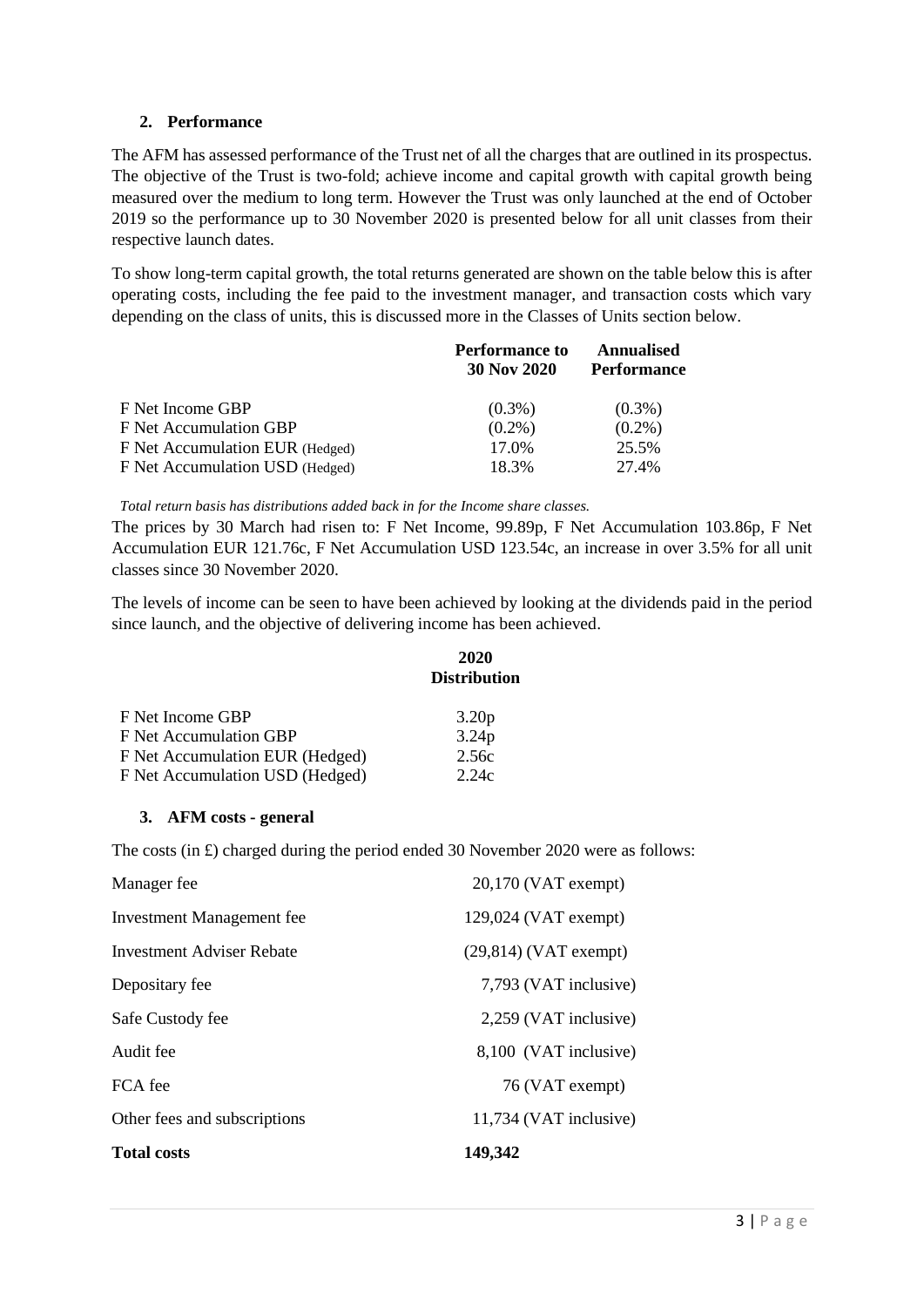Net Loss for the year (capital and revenue less expenses) was (£54k). There was no taxation.

The Investment Adviser has, with the agreement of the Manager, undertaken that if the total Ongoing charges figure (OCF) of the Trust excluding the costs of the underlying holdings exceeds 0.70%, the Investment Adviser shall reimburse the Trust for an amount which, when deducted from the operating costs incurred by the Trust during the relevant accounting period, would result in the Trust having a total OCF equal to the stated annual management charge for each class in the relevant accounting period.

There were no preliminary charges by unitholders during the year.

A dilution levy of £35,608 was charged. It should be noted that the prospectus does also allow for dilution levies if the existing Unitholders (for purchases) or remaining Unitholders (for redemptions) might otherwise be adversely affected. For example, the dilution levy may be charged in the following circumstances: where the Scheme Property of a Trust is in continual decline; on the Trust experiencing large levels of net purchases relative to its size; on "large deals" (typically being a purchase or redemption of Units to a size exceeding 5% of the Net Asset Value of the relevant Fund); in any case where the Manager is of the opinion that the interests of existing or remaining Unitholders require the imposition of a dilution levy.

# **Economies of scale**

IM fees are charged as a fixed percentage per unit class (see Classes of units section below). Other fees are fixed, inflation linked or reduce in rates dependent on the size of the Trust. This indicates that as the Trust grows in size, the actual costs of the Trust per unit class will reduce. However, the existence of the rebate means that the costs per unit class are no more than the IM fee charged for that unit class.

# **4. Comparable market rates**

The AFM has compared the charges of this Trust with that of comparable Trusts. The AFM believes that the unitholders of the Trust are achieving efficient market rates as a whole. As the AFM assets grow in total it continues to strive for extra efficiencies wherever this can be achieved for all of its schemes.

# **5. Comparable services**

The services provided to this Trust and the costs are also comparable amongst other similar Trusts operated by the AFM.

# **6. Classes of units**

There are 4 'F' share classes as noted above.

|                          | At and for the period ended |  |
|--------------------------|-----------------------------|--|
|                          | <b>30 Nov</b><br>2020       |  |
| <b>Operating charges</b> |                             |  |
| F Class                  | 1.17%                       |  |

The operating charges excluding the costs of the underlying holdings are capped at the Investment Management charge of 0.70%. The costs of the underlying holdings for the period is 0.47% giving an operating charge of 1.17%.